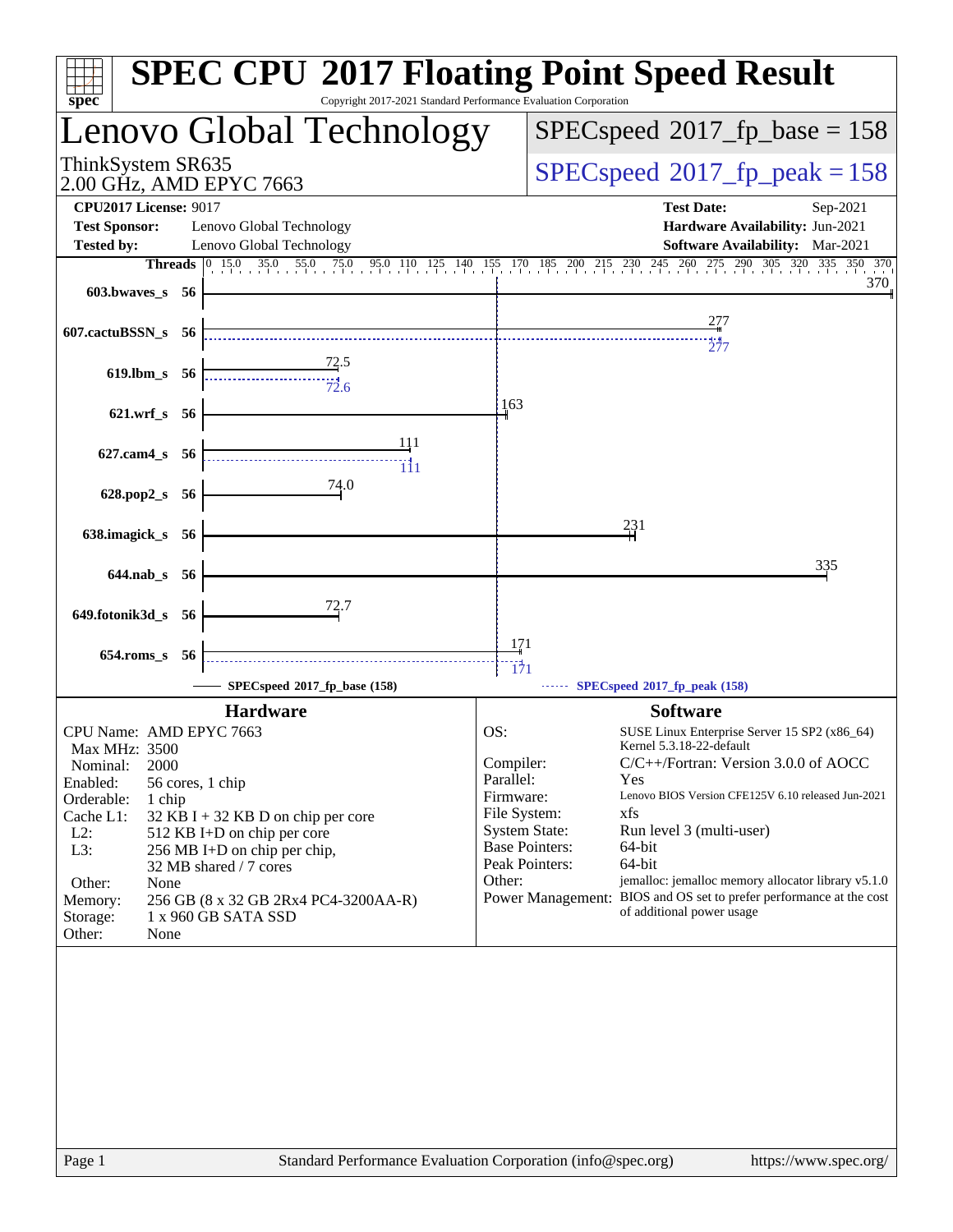# **[spec](http://www.spec.org/)**

# **[SPEC CPU](http://www.spec.org/auto/cpu2017/Docs/result-fields.html#SPECCPU2017FloatingPointSpeedResult)[2017 Floating Point Speed Result](http://www.spec.org/auto/cpu2017/Docs/result-fields.html#SPECCPU2017FloatingPointSpeedResult)**

Copyright 2017-2021 Standard Performance Evaluation Corporation

Lenovo Global Technology

 $SPECspeed^{\circledcirc}2017_fp\_base = 158$  $SPECspeed^{\circledcirc}2017_fp\_base = 158$ 

2.00 GHz, AMD EPYC 7663

ThinkSystem SR635<br>2.00 GHz, AMD EPVC 7663

**[Test Sponsor:](http://www.spec.org/auto/cpu2017/Docs/result-fields.html#TestSponsor)** Lenovo Global Technology **[Hardware Availability:](http://www.spec.org/auto/cpu2017/Docs/result-fields.html#HardwareAvailability)** Jun-2021 **[Tested by:](http://www.spec.org/auto/cpu2017/Docs/result-fields.html#Testedby)** Lenovo Global Technology **[Software Availability:](http://www.spec.org/auto/cpu2017/Docs/result-fields.html#SoftwareAvailability)** Mar-2021

**[CPU2017 License:](http://www.spec.org/auto/cpu2017/Docs/result-fields.html#CPU2017License)** 9017 **[Test Date:](http://www.spec.org/auto/cpu2017/Docs/result-fields.html#TestDate)** Sep-2021

#### **[Results Table](http://www.spec.org/auto/cpu2017/Docs/result-fields.html#ResultsTable)**

|                                   | <b>Base</b>    |                |            |                | <b>Peak</b> |                |            |                |                |              |                |              |                |              |
|-----------------------------------|----------------|----------------|------------|----------------|-------------|----------------|------------|----------------|----------------|--------------|----------------|--------------|----------------|--------------|
| <b>Benchmark</b>                  | <b>Threads</b> | <b>Seconds</b> | Ratio      | <b>Seconds</b> | Ratio       | <b>Seconds</b> | Ratio      | <b>Threads</b> | <b>Seconds</b> | <b>Ratio</b> | <b>Seconds</b> | <b>Ratio</b> | <b>Seconds</b> | <b>Ratio</b> |
| 603.bwaves_s                      | 56             | 160            | 370        | 160            | 370         | 160            | 369        | 56             | 160            | 370          | 160            | 370          | 160            | 369          |
| 607.cactuBSSN s                   | 56             | 60.2           | 277        | 60.4           | 276         | 60.0           | 278        | 56             | 61.1           | 273          | 60.0           | 278          | 60.2           | 277          |
| $619.1$ bm s                      | 56             | 72.4           | 72.4       | 72.3           | 72.5        | 72.3           | 72.5       | 56             | 72.2           | 72.6         | 72.2           | 72.5         | 72.2           | 72.6         |
| $621$ .wrf s                      | 56             | 81.0           | 163        | 81.4           | 162         | 81.1           | <u>163</u> | 56             | 81.0           | 163          | 81.4           | 162          | 81.1           | 163          |
| $627$ .cam4 s                     | 56             | 80.1           | 111        | 79.9           | 111         | 80.2           | 111        | 56             | 79.5           | 112          | 79.7           | 111          | 79.7           | <b>111</b>   |
| $628.pop2_s$                      | 56             | 160            | 74.0       | 161            | 74.0        | 161            | 73.5       | 56             | 160            | 74.0         | 161            | 74.0         | 161            | 73.5         |
| 638.imagick_s                     | 56             | 62.2           | 232        | 63.0           | 229         | 62.3           | 231        | 56             | 62.2           | 232          | 63.0           | 229          | 62.3           | 231          |
| $644$ .nab s                      | 56             | 52.2           | 335        | 52.2           | 334         | 52.2           | 335        | 56             | 52.2           | 335          | 52.2           | 334          | 52.2           | 335          |
| 649.fotonik3d s                   | 56             | 125            | 72.8       | 125            | 72.7        | 125            | 72.7       | 56             | 125            | 72.8         | 125            | 72.7         | 125            | 72.7         |
| $654$ .roms s                     | 56             | 92.3           | <b>171</b> | 92.7           | 170         | 92.2           | 171        | 56             | 92.1           | <u>171</u>   | 92.0           | 171          | 92.1           | 171          |
| $SPECspeed*2017$ fp base =<br>158 |                |                |            |                |             |                |            |                |                |              |                |              |                |              |

**[SPECspeed](http://www.spec.org/auto/cpu2017/Docs/result-fields.html#SPECspeed2017fppeak)[2017\\_fp\\_peak =](http://www.spec.org/auto/cpu2017/Docs/result-fields.html#SPECspeed2017fppeak) 158**

Results appear in the [order in which they were run.](http://www.spec.org/auto/cpu2017/Docs/result-fields.html#RunOrder) Bold underlined text [indicates a median measurement](http://www.spec.org/auto/cpu2017/Docs/result-fields.html#Median).

#### **[Compiler Notes](http://www.spec.org/auto/cpu2017/Docs/result-fields.html#CompilerNotes)**

The AMD64 AOCC Compiler Suite is available at <http://developer.amd.com/amd-aocc/>

#### **[Submit Notes](http://www.spec.org/auto/cpu2017/Docs/result-fields.html#SubmitNotes)**

The config file option 'submit' was used. 'numactl' was used to bind copies to the cores. See the configuration file for details.

#### **[Operating System Notes](http://www.spec.org/auto/cpu2017/Docs/result-fields.html#OperatingSystemNotes)**

| 'ulimit -s unlimited' was used to set environment stack size                        |
|-------------------------------------------------------------------------------------|
| 'ulimit -1 2097152' was used to set environment locked pages in memory limit        |
| runcpu command invoked through numactl i.e.:                                        |
| numactl --interleave=all runcpu <etc></etc>                                         |
| 'echo 8 > /proc/sys/vm/dirty_ratio' run as root to limit dirty cache to 8% of       |
| memory.                                                                             |
| 'echo 1 > /proc/sys/vm/swappiness' run as root to limit swap usage to minimum       |
| necessary.                                                                          |
| 'echo 1 > /proc/sys/vm/zone_reclaim_mode' run as root to free node-local memory     |
| and avoid remote memory usage.                                                      |
| 'sync; echo $3$ > /proc/sys/vm/drop caches' run as root to reset filesystem caches. |
| 'sysctl -w kernel.randomize_va_space=0' run as root to disable address space layout |
| randomization (ASLR) to reduce run-to-run variability.                              |
| To enable Transparent Hugepages (THP) for all allocations,                          |
| 'echo always > /sys/kernel/mm/transparent hugepage/enabled' and                     |
|                                                                                     |
|                                                                                     |

**(Continued on next page)**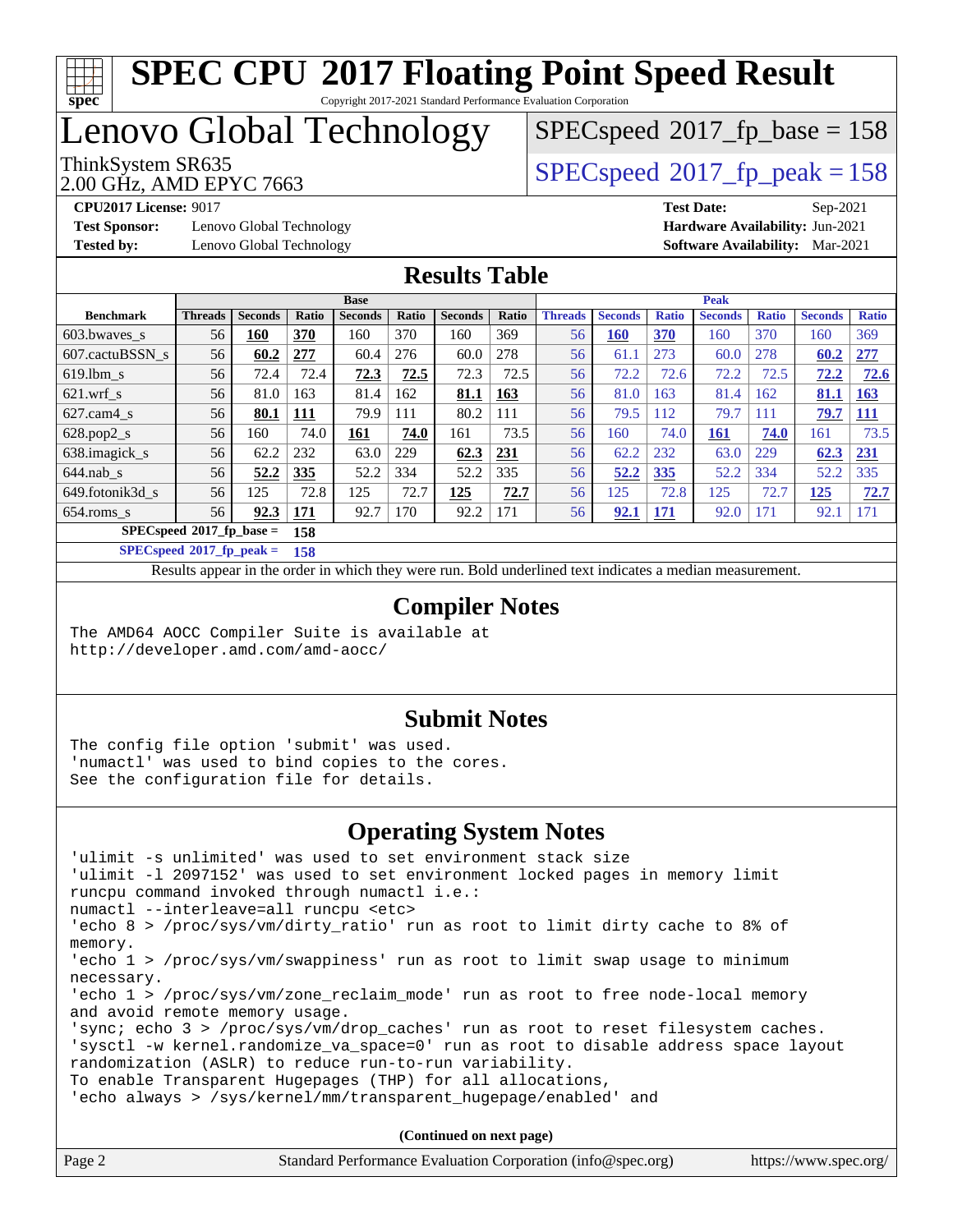

Copyright 2017-2021 Standard Performance Evaluation Corporation

Lenovo Global Technology

[SPECspeed](http://www.spec.org/auto/cpu2017/Docs/result-fields.html#SPECspeed2017fpbase)<sup>®</sup>2017 fp base = 158

2.00 GHz, AMD EPYC 7663

GOMP\_CPU\_AFFINITY = "0-55"

ThinkSystem SR635<br>2.00 CU<sub>2</sub> AMD EDVC 7663

**[Test Sponsor:](http://www.spec.org/auto/cpu2017/Docs/result-fields.html#TestSponsor)** Lenovo Global Technology **[Hardware Availability:](http://www.spec.org/auto/cpu2017/Docs/result-fields.html#HardwareAvailability)** Jun-2021 **[Tested by:](http://www.spec.org/auto/cpu2017/Docs/result-fields.html#Testedby)** Lenovo Global Technology **[Software Availability:](http://www.spec.org/auto/cpu2017/Docs/result-fields.html#SoftwareAvailability)** Mar-2021

**[CPU2017 License:](http://www.spec.org/auto/cpu2017/Docs/result-fields.html#CPU2017License)** 9017 **[Test Date:](http://www.spec.org/auto/cpu2017/Docs/result-fields.html#TestDate)** Sep-2021

#### **[Operating System Notes \(Continued\)](http://www.spec.org/auto/cpu2017/Docs/result-fields.html#OperatingSystemNotes)**

'echo always > /sys/kernel/mm/transparent\_hugepage/defrag' run as root. To enable THP only on request for peak runs of 628.pop2\_s, and 638.imagick\_s, 'echo madvise > /sys/kernel/mm/transparent\_hugepage/enabled' run as root. To disable THP for peak runs of 627.cam4\_s, 644.nab\_s, 649.fotonik3d\_s, and 654.roms\_s, 'echo never > /sys/kernel/mm/transparent\_hugepage/enabled' run as root.

#### **[Environment Variables Notes](http://www.spec.org/auto/cpu2017/Docs/result-fields.html#EnvironmentVariablesNotes)**

Environment variables set by runcpu before the start of the run:

LD\_LIBRARY\_PATH = "/home/cpu2017-1.1.8-amd-aocc300-milan-B1/amd\_speed\_aocc300\_milan\_B\_lib/ 64;/home/cpu2017-1.1.8-amd-aocc300-milan-B1/amd\_speed\_aocc300\_milan\_B\_li b/32:" MALLOC\_CONF = "retain:true" OMP\_DYNAMIC = "false" OMP\_SCHEDULE = "static" OMP\_STACKSIZE = "128M" OMP\_THREAD\_LIMIT = "56" Environment variables set by runcpu during the 607.cactuBSSN\_s peak run: GOMP\_CPU\_AFFINITY = "0-55" Environment variables set by runcpu during the 619.lbm\_s peak run: GOMP\_CPU\_AFFINITY = "0 28 1 29 2 30 3 31 4 32 5 33 6 34 7 35 8 36 9 37 10 38 11 39 12 40 13 41 14 42 15 43 16 44 17 45 18 46 19 47 20 48 21 49 22 50 23 51 24 52 25 53 26 54 27 55" Environment variables set by runcpu during the 627.cam4\_s peak run: GOMP\_CPU\_AFFINITY = "0 28 1 29 2 30 3 31 4 32 5 33 6 34 7 35 8 36 9 37 10 38 11 39 12 40 13 41 14 42 15 43 16 44 17 45 18 46 19 47 20 48 21 49 22 50 23 51 24 52 25 53 26 54 27 55" Environment variables set by runcpu during the 654.roms\_s peak run: GOMP\_CPU\_AFFINITY = "0-55" **[General Notes](http://www.spec.org/auto/cpu2017/Docs/result-fields.html#GeneralNotes)** Binaries were compiled on a system with 2x AMD EPYC 7742 CPU + 1TiB Memory using openSUSE 15.2 NA: The test sponsor attests, as of date of publication, that CVE-2017-5754 (Meltdown) is mitigated in the system as tested and documented. Yes: The test sponsor attests, as of date of publication, that CVE-2017-5753 (Spectre variant 1) is mitigated in the system as tested and documented. Yes: The test sponsor attests, as of date of publication, that CVE-2017-5715 (Spectre variant 2) **(Continued on next page)**

| Page 3<br>Standard Performance Evaluation Corporation (info@spec.org) | https://www.spec.org/ |
|-----------------------------------------------------------------------|-----------------------|
|-----------------------------------------------------------------------|-----------------------|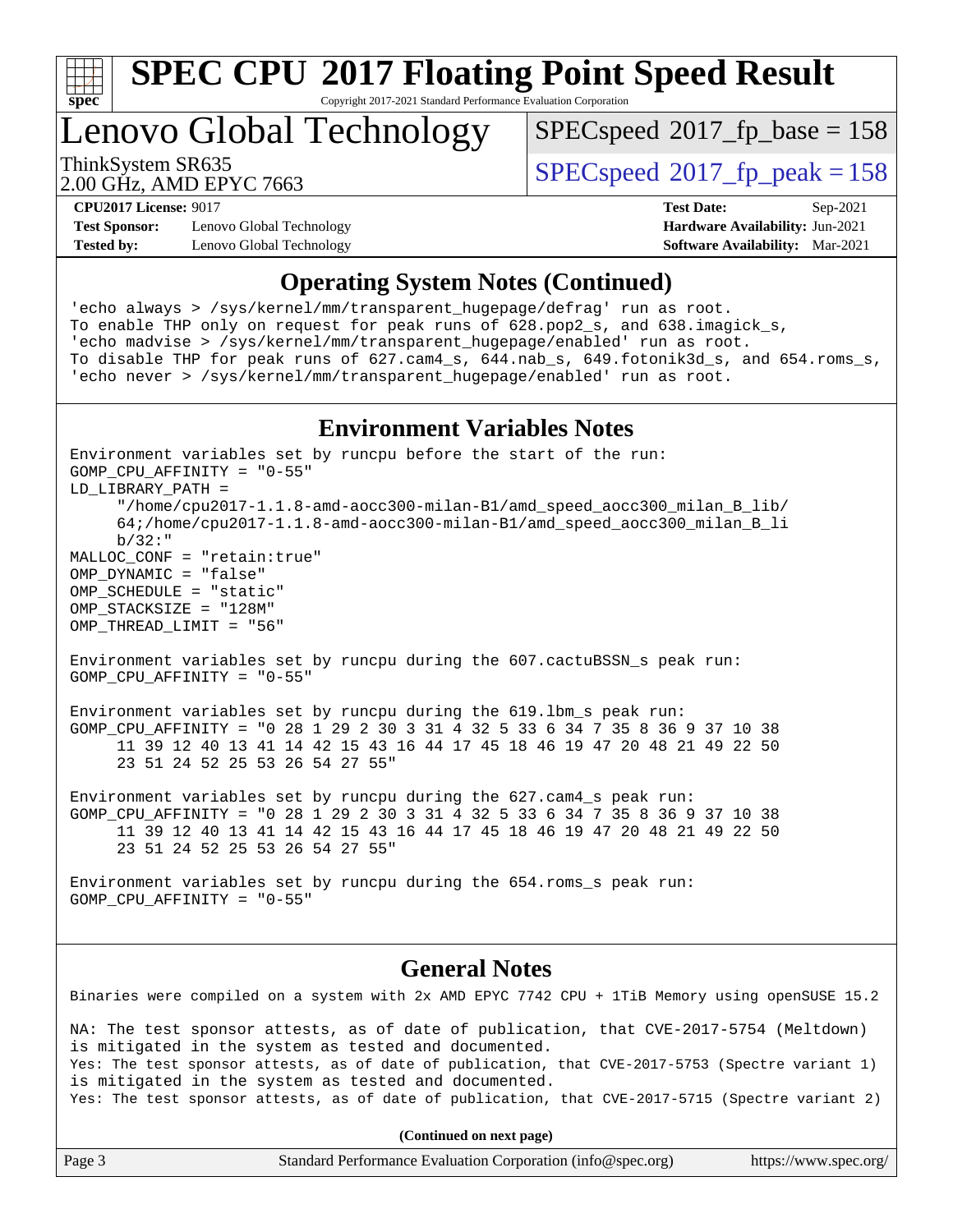

Copyright 2017-2021 Standard Performance Evaluation Corporation

Lenovo Global Technology

[SPECspeed](http://www.spec.org/auto/cpu2017/Docs/result-fields.html#SPECspeed2017fpbase)<sup>®</sup>2017 fp base = 158

2.00 GHz, AMD EPYC 7663

ThinkSystem SR635<br>2.00 CU<sub>2</sub> AMD EDVC 7663

**[Test Sponsor:](http://www.spec.org/auto/cpu2017/Docs/result-fields.html#TestSponsor)** Lenovo Global Technology **[Hardware Availability:](http://www.spec.org/auto/cpu2017/Docs/result-fields.html#HardwareAvailability)** Jun-2021 **[Tested by:](http://www.spec.org/auto/cpu2017/Docs/result-fields.html#Testedby)** Lenovo Global Technology **[Software Availability:](http://www.spec.org/auto/cpu2017/Docs/result-fields.html#SoftwareAvailability)** Mar-2021

**[CPU2017 License:](http://www.spec.org/auto/cpu2017/Docs/result-fields.html#CPU2017License)** 9017 **[Test Date:](http://www.spec.org/auto/cpu2017/Docs/result-fields.html#TestDate)** Sep-2021

#### **[General Notes \(Continued\)](http://www.spec.org/auto/cpu2017/Docs/result-fields.html#GeneralNotes)**

is mitigated in the system as tested and documented.

jemalloc: configured and built with GCC v4.8.2 in RHEL 7.4 (No options specified) jemalloc 5.1.0 is available here: <https://github.com/jemalloc/jemalloc/releases/download/5.1.0/jemalloc-5.1.0.tar.bz2>

#### **[Platform Notes](http://www.spec.org/auto/cpu2017/Docs/result-fields.html#PlatformNotes)**

Page 4 Standard Performance Evaluation Corporation [\(info@spec.org\)](mailto:info@spec.org) <https://www.spec.org/> BIOS configuration: Choose Operating Mode set to Maximum Performance L1 Stream HW Prefetcher set to Disable SMT Mode set to Disable SOC P-states set to P0 Sysinfo program /home/cpu2017-1.1.8-amd-aocc300-milan-B1/bin/sysinfo Rev: r6622 of 2021-04-07 982a61ec0915b55891ef0e16acafc64d running on localhost Thu Sep 16 17:36:59 2021 SUT (System Under Test) info as seen by some common utilities. For more information on this section, see <https://www.spec.org/cpu2017/Docs/config.html#sysinfo> From /proc/cpuinfo model name : AMD EPYC 7663 56-Core Processor 1 "physical id"s (chips) 56 "processors" cores, siblings (Caution: counting these is hw and system dependent. The following excerpts from /proc/cpuinfo might not be reliable. Use with caution.) cpu cores : 56 siblings : 56 physical 0: cores 0 1 2 3 4 5 6 8 9 10 11 12 13 14 16 17 18 19 20 21 22 24 25 26 27 28 29 30 32 33 34 35 36 37 38 40 41 42 43 44 45 46 48 49 50 51 52 53 54 56 57 58 59 60 61 62 From lscpu from util-linux 2.33.1: Architecture: x86\_64 CPU op-mode(s): 32-bit, 64-bit Byte Order: Little Endian Address sizes: 48 bits physical, 48 bits virtual CPU(s): 56 On-line CPU(s) list: 0-55 Thread(s) per core: 1 Core(s) per socket: 56 Socket(s): 1 NUMA node(s): 1 Vendor ID: AuthenticAMD **(Continued on next page)**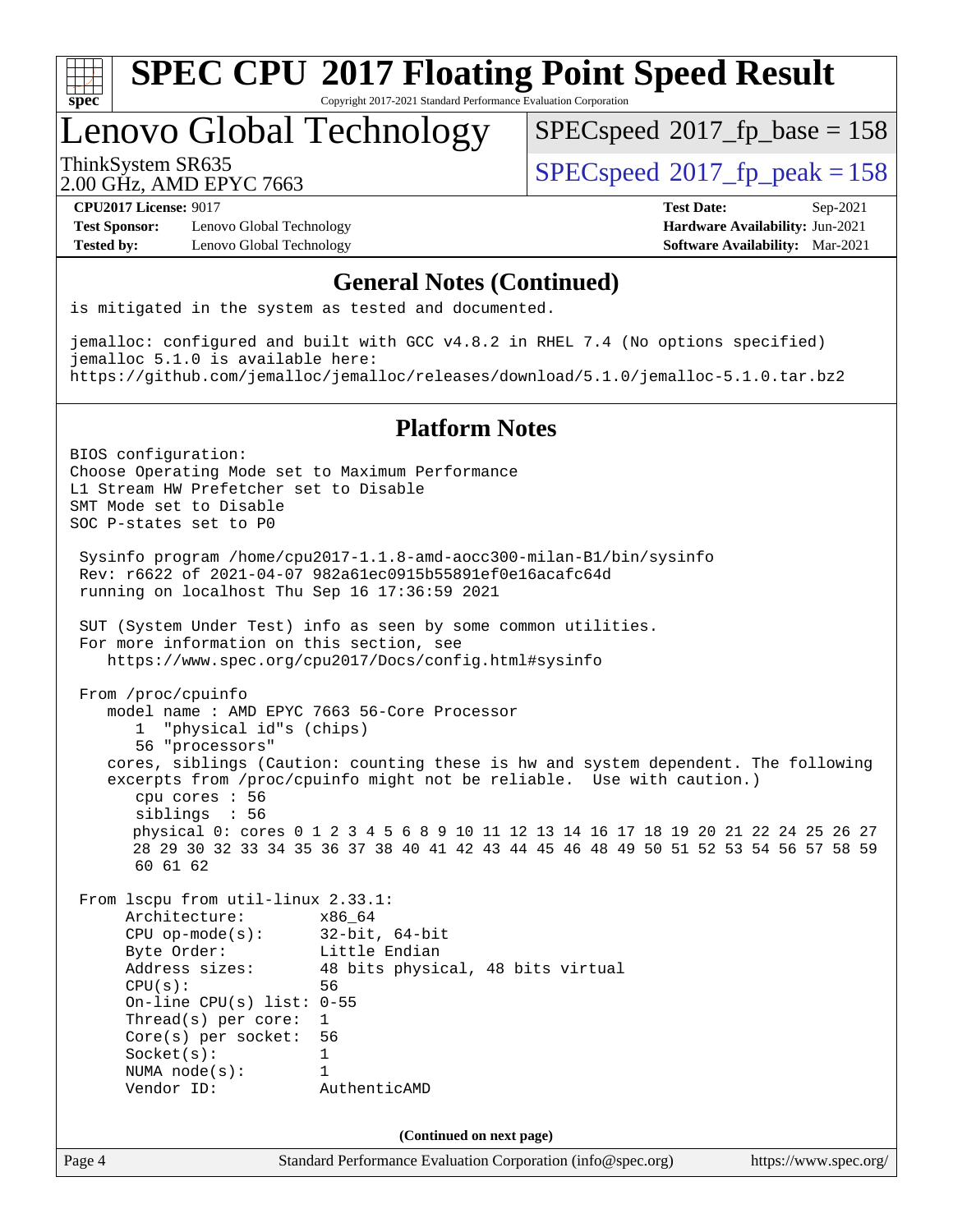

Copyright 2017-2021 Standard Performance Evaluation Corporation

Lenovo Global Technology

 $SPEC speed$ <sup>®</sup> $2017$ \_fp\_base = 158

2.00 GHz, AMD EPYC 7663

ThinkSystem SR635<br>2.00 GHz AMD EPYC 7663

**[CPU2017 License:](http://www.spec.org/auto/cpu2017/Docs/result-fields.html#CPU2017License)** 9017 **[Test Date:](http://www.spec.org/auto/cpu2017/Docs/result-fields.html#TestDate)** Sep-2021

**[Test Sponsor:](http://www.spec.org/auto/cpu2017/Docs/result-fields.html#TestSponsor)** Lenovo Global Technology **[Hardware Availability:](http://www.spec.org/auto/cpu2017/Docs/result-fields.html#HardwareAvailability)** Jun-2021 **[Tested by:](http://www.spec.org/auto/cpu2017/Docs/result-fields.html#Testedby)** Lenovo Global Technology **[Software Availability:](http://www.spec.org/auto/cpu2017/Docs/result-fields.html#SoftwareAvailability)** Mar-2021

**[Platform Notes \(Continued\)](http://www.spec.org/auto/cpu2017/Docs/result-fields.html#PlatformNotes)**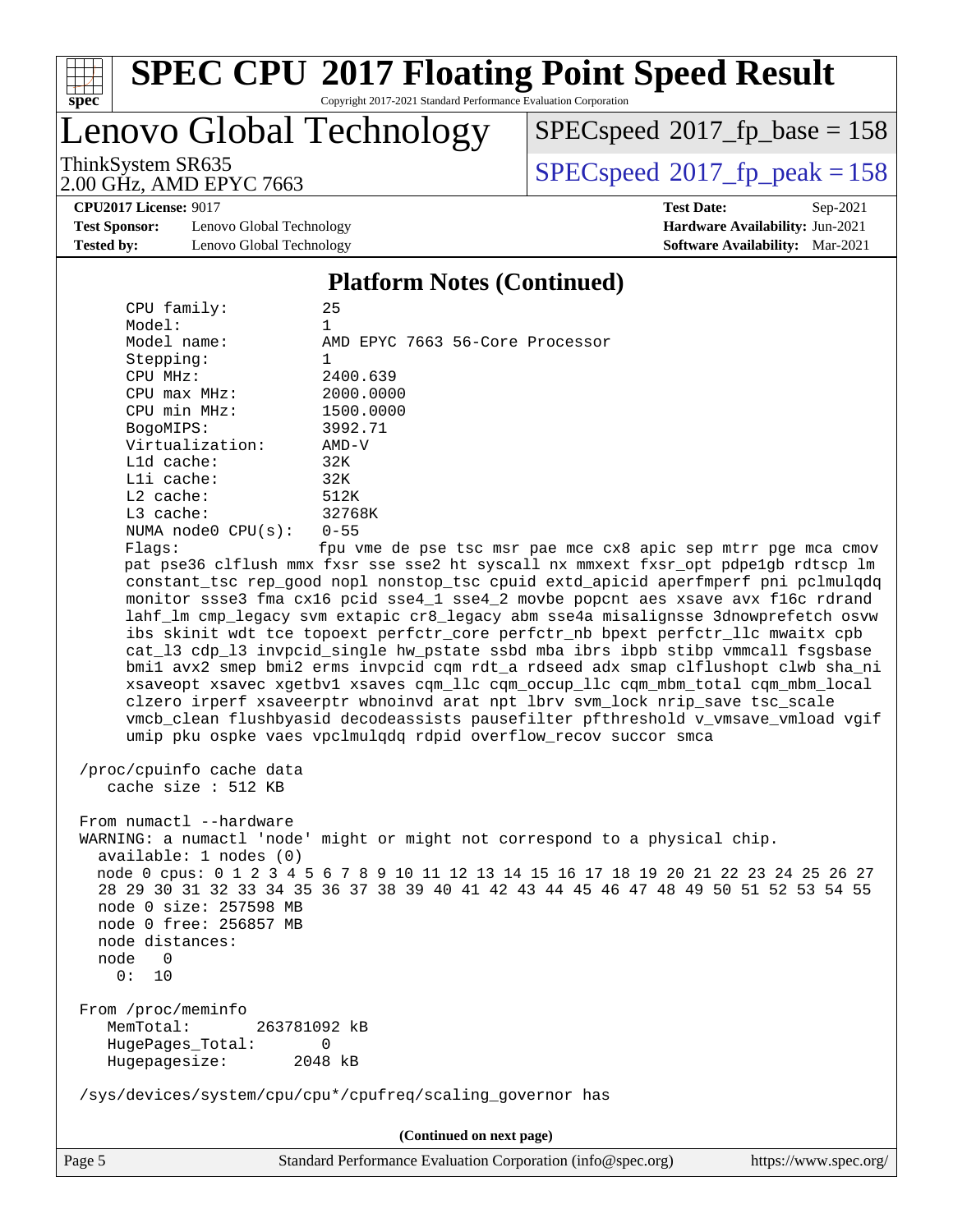#### Page 6 Standard Performance Evaluation Corporation [\(info@spec.org\)](mailto:info@spec.org) <https://www.spec.org/> **[spec](http://www.spec.org/) [SPEC CPU](http://www.spec.org/auto/cpu2017/Docs/result-fields.html#SPECCPU2017FloatingPointSpeedResult)[2017 Floating Point Speed Result](http://www.spec.org/auto/cpu2017/Docs/result-fields.html#SPECCPU2017FloatingPointSpeedResult)** Copyright 2017-2021 Standard Performance Evaluation Corporation Lenovo Global Technology 2.00 GHz, AMD EPYC 7663 ThinkSystem SR635 Speed<sup>®</sup>2017 fp\_peak = 158 [SPECspeed](http://www.spec.org/auto/cpu2017/Docs/result-fields.html#SPECspeed2017fpbase)<sup>®</sup>2017 fp base = 158 **[CPU2017 License:](http://www.spec.org/auto/cpu2017/Docs/result-fields.html#CPU2017License)** 9017 **[Test Date:](http://www.spec.org/auto/cpu2017/Docs/result-fields.html#TestDate)** Sep-2021 **[Test Sponsor:](http://www.spec.org/auto/cpu2017/Docs/result-fields.html#TestSponsor)** Lenovo Global Technology **[Hardware Availability:](http://www.spec.org/auto/cpu2017/Docs/result-fields.html#HardwareAvailability)** Jun-2021 **[Tested by:](http://www.spec.org/auto/cpu2017/Docs/result-fields.html#Testedby)** Lenovo Global Technology **[Software Availability:](http://www.spec.org/auto/cpu2017/Docs/result-fields.html#SoftwareAvailability)** Mar-2021 **[Platform Notes \(Continued\)](http://www.spec.org/auto/cpu2017/Docs/result-fields.html#PlatformNotes)** performance From /etc/\*release\* /etc/\*version\* os-release: NAME="SLES" VERSION="15-SP2" VERSION\_ID="15.2" PRETTY\_NAME="SUSE Linux Enterprise Server 15 SP2" ID="sles" ID\_LIKE="suse" ANSI\_COLOR="0;32" CPE\_NAME="cpe:/o:suse:sles:15:sp2" uname -a: Linux localhost 5.3.18-22-default #1 SMP Wed Jun 3 12:16:43 UTC 2020 (720aeba) x86\_64 x86\_64 x86\_64 GNU/Linux Kernel self-reported vulnerability status: CVE-2018-12207 (iTLB Multihit): Not affected  $CVE-2018-3620$  (L1 Terminal Fault): Microarchitectural Data Sampling: Not affected CVE-2017-5754 (Meltdown): Not affected CVE-2018-3639 (Speculative Store Bypass): Mitigation: Speculative Store Bypass disabled via prctl and seccomp CVE-2017-5753 (Spectre variant 1): Mitigation: usercopy/swapgs barriers and \_\_user pointer sanitization CVE-2017-5715 (Spectre variant 2): Mitigation: Full AMD retpoline, IBPB: conditional, IBRS\_FW, STIBP: disabled, RSB filling CVE-2020-0543 (Special Register Buffer Data Sampling): Not affected CVE-2019-11135 (TSX Asynchronous Abort): Not affected run-level 3 Sep 16 17:17 SPEC is set to: /home/cpu2017-1.1.8-amd-aocc300-milan-B1 Filesystem Type Size Used Avail Use% Mounted on /dev/sda3 xfs 892G 72G 820G 9% / From /sys/devices/virtual/dmi/id Vendor: Lenovo Product: ThinkSystem SR635 -[7Y00000000]- Product Family: ThinkSystem Serial: 0123456789 **(Continued on next page)**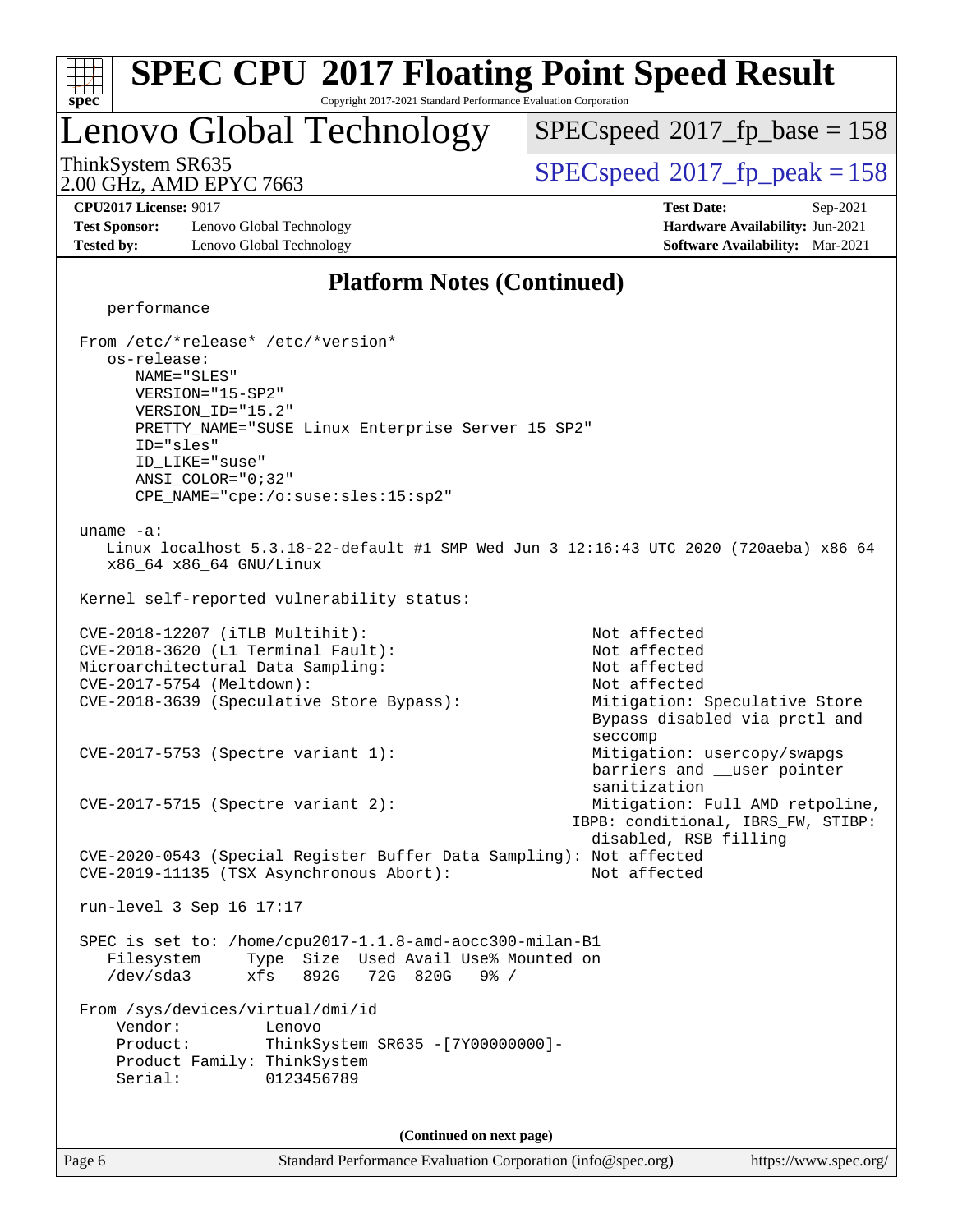| <b>SPEC CPU®2017 Floating Point Speed Result</b><br>spec<br>Copyright 2017-2021 Standard Performance Evaluation Corporation                                                                                                                                                                                                                                                                                                                         |                                                                  |  |  |  |  |  |
|-----------------------------------------------------------------------------------------------------------------------------------------------------------------------------------------------------------------------------------------------------------------------------------------------------------------------------------------------------------------------------------------------------------------------------------------------------|------------------------------------------------------------------|--|--|--|--|--|
| Lenovo Global Technology                                                                                                                                                                                                                                                                                                                                                                                                                            | $SPEC speed^{\circ}2017$ [p_base = 158                           |  |  |  |  |  |
| ThinkSystem SR635<br>2.00 GHz, AMD EPYC 7663                                                                                                                                                                                                                                                                                                                                                                                                        | $SPEC speed^{\circ}2017$ fp peak = 158                           |  |  |  |  |  |
| <b>CPU2017 License: 9017</b><br><b>Test Sponsor:</b><br>Lenovo Global Technology                                                                                                                                                                                                                                                                                                                                                                    | <b>Test Date:</b><br>Sep-2021<br>Hardware Availability: Jun-2021 |  |  |  |  |  |
| Tested by:<br>Lenovo Global Technology                                                                                                                                                                                                                                                                                                                                                                                                              | <b>Software Availability:</b> Mar-2021                           |  |  |  |  |  |
| <b>Platform Notes (Continued)</b><br>Additional information from dmidecode 3.2 follows. WARNING: Use caution when you<br>interpret this section. The 'dmidecode' program reads system data which is "intended to<br>allow hardware to be accurately determined", but the intent may not be met, as there are<br>frequent changes to hardware, firmware, and the "DMTF SMBIOS" standard.<br>Memory:<br>8x Samsung M393A4K40DB3-CWE 32 GB 2 rank 3200 |                                                                  |  |  |  |  |  |
| 8x Unknown Unknown                                                                                                                                                                                                                                                                                                                                                                                                                                  |                                                                  |  |  |  |  |  |
| BIOS:<br>BIOS Vendor:<br>Lenovo<br>BIOS Version:<br>CFE125V<br>06/23/2021<br>BIOS Date:<br>BIOS Revision:<br>6.10<br>(End of data from sysinfo program)                                                                                                                                                                                                                                                                                             |                                                                  |  |  |  |  |  |
| <b>Compiler Version Notes</b>                                                                                                                                                                                                                                                                                                                                                                                                                       |                                                                  |  |  |  |  |  |
| 619.1bm_s(base, peak) 638.imagick_s(base, peak)<br>C<br>644.nab_s(base, peak)                                                                                                                                                                                                                                                                                                                                                                       |                                                                  |  |  |  |  |  |
| AMD clang version 12.0.0 (CLANG: AOCC_3.0.0-Build#78 2020_12_10) (based on<br>LLVM Mirror. Version. 12.0.0)<br>Target: x86_64-unknown-linux-gnu<br>Thread model: posix<br>InstalledDir: /opt/AMD/aocc-compiler-3.0.0/bin<br>____________________________                                                                                                                                                                                            |                                                                  |  |  |  |  |  |
| C++, C, Fortran   607.cactuBSSN_s(base, peak)                                                                                                                                                                                                                                                                                                                                                                                                       |                                                                  |  |  |  |  |  |
| AMD clang version 12.0.0 (CLANG: AOCC_3.0.0-Build#78 2020_12_10) (based on<br>LLVM Mirror.Version.12.0.0)<br>Target: x86_64-unknown-linux-gnu<br>Thread model: posix                                                                                                                                                                                                                                                                                |                                                                  |  |  |  |  |  |
| InstalledDir: /opt/AMD/aocc-compiler-3.0.0/bin<br>AMD clang version 12.0.0 (CLANG: AOCC_3.0.0-Build#78 2020_12_10) (based on<br>LLVM Mirror. Version. 12.0.0)<br>Target: x86_64-unknown-linux-gnu<br>Thread model: posix                                                                                                                                                                                                                            |                                                                  |  |  |  |  |  |
| InstalledDir: /opt/AMD/aocc-compiler-3.0.0/bin<br>AMD clang version 12.0.0 (CLANG: AOCC_3.0.0-Build#78 2020_12_10) (based on<br>LLVM Mirror. Version. 12.0.0)<br>Target: x86_64-unknown-linux-gnu<br>Thread model: posix                                                                                                                                                                                                                            |                                                                  |  |  |  |  |  |
|                                                                                                                                                                                                                                                                                                                                                                                                                                                     |                                                                  |  |  |  |  |  |
| (Continued on next page)<br>Page 7<br>Standard Performance Evaluation Corporation (info@spec.org)                                                                                                                                                                                                                                                                                                                                                   | https://www.spec.org/                                            |  |  |  |  |  |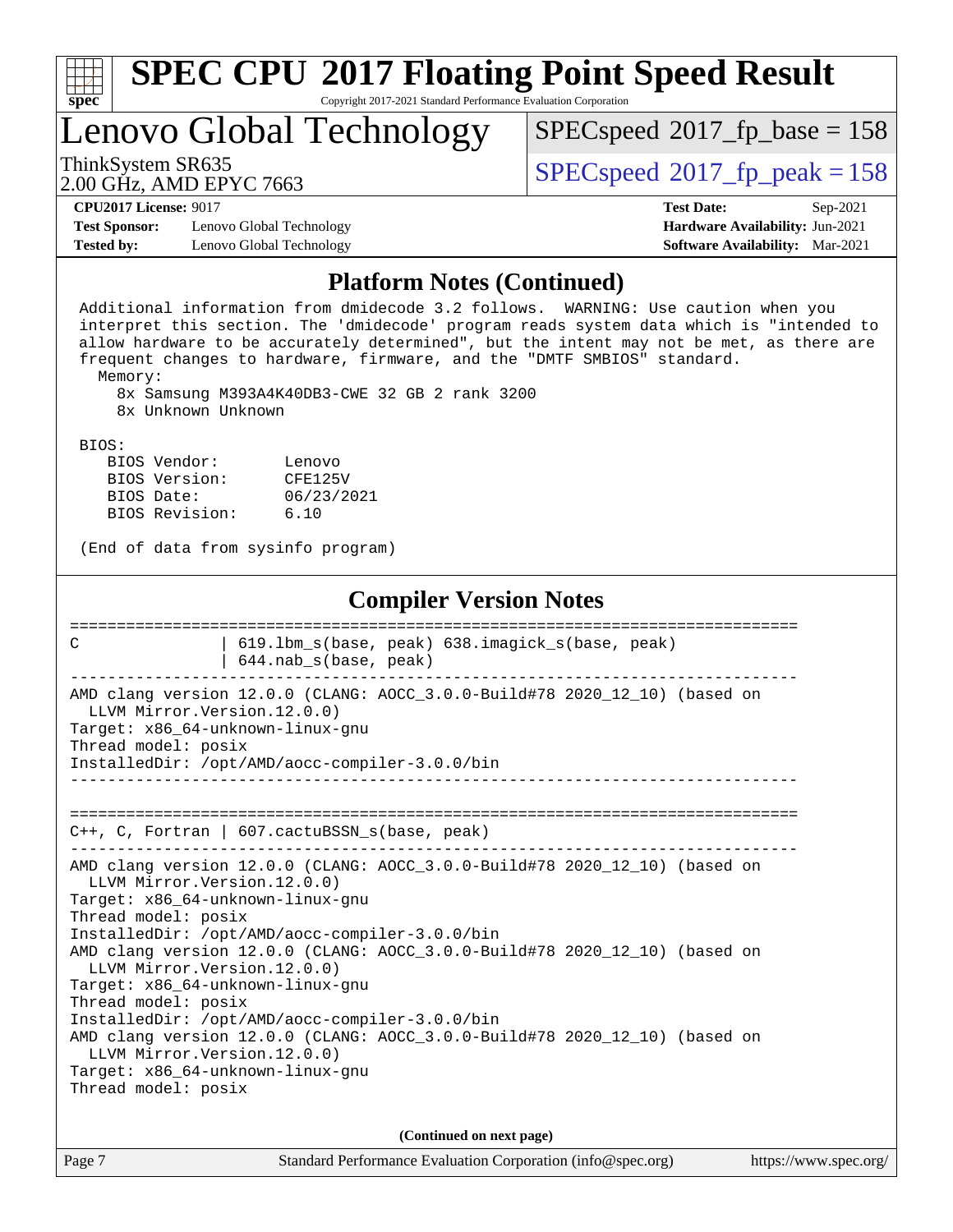|                                                                           | enovo Global Technology                                                                                           | $SPEC speed^{\circ}2017\_fp\_base = 158$                                                                          |
|---------------------------------------------------------------------------|-------------------------------------------------------------------------------------------------------------------|-------------------------------------------------------------------------------------------------------------------|
| ThinkSystem SR635<br>2.00 GHz, AMD EPYC 7663                              |                                                                                                                   | $SPEC speed^{\circ}2017$ _fp_peak = 158                                                                           |
| <b>CPU2017 License: 9017</b><br><b>Test Sponsor:</b><br><b>Tested by:</b> | Lenovo Global Technology<br>Lenovo Global Technology                                                              | <b>Test Date:</b><br>Sep-2021<br><b>Hardware Availability: Jun-2021</b><br><b>Software Availability:</b> Mar-2021 |
|                                                                           | InstalledDir: /opt/AMD/aocc-compiler-3.0.0/bin                                                                    | <b>Compiler Version Notes (Continued)</b>                                                                         |
| Fortran                                                                   | 654.roms_s(base, peak)                                                                                            | 603.bwaves s(base, peak) 649.fotonik3d s(base, peak)                                                              |
| Thread model: posix                                                       | LLVM Mirror.Version.12.0.0)<br>Target: x86 64-unknown-linux-gnu<br>InstalledDir: /opt/AMD/aocc-compiler-3.0.0/bin | AMD clang version 12.0.0 (CLANG: AOCC_3.0.0-Build#78 2020_12_10) (based on                                        |
|                                                                           |                                                                                                                   |                                                                                                                   |
| Fortran, C                                                                | $621.wrf$ s(base, peak) $627.cam4$ s(base, peak)<br>628.pop2_s(base, peak)                                        |                                                                                                                   |

### **[Base Compiler Invocation](http://www.spec.org/auto/cpu2017/Docs/result-fields.html#BaseCompilerInvocation)**

[C benchmarks](http://www.spec.org/auto/cpu2017/Docs/result-fields.html#Cbenchmarks): [clang](http://www.spec.org/cpu2017/results/res2021q4/cpu2017-20210927-29604.flags.html#user_CCbase_clang-c)

[Fortran benchmarks](http://www.spec.org/auto/cpu2017/Docs/result-fields.html#Fortranbenchmarks): [flang](http://www.spec.org/cpu2017/results/res2021q4/cpu2017-20210927-29604.flags.html#user_FCbase_flang)

[Benchmarks using both Fortran and C](http://www.spec.org/auto/cpu2017/Docs/result-fields.html#BenchmarksusingbothFortranandC): [flang](http://www.spec.org/cpu2017/results/res2021q4/cpu2017-20210927-29604.flags.html#user_CC_FCbase_flang) [clang](http://www.spec.org/cpu2017/results/res2021q4/cpu2017-20210927-29604.flags.html#user_CC_FCbase_clang-c)

[Benchmarks using Fortran, C, and C++:](http://www.spec.org/auto/cpu2017/Docs/result-fields.html#BenchmarksusingFortranCandCXX) [clang++](http://www.spec.org/cpu2017/results/res2021q4/cpu2017-20210927-29604.flags.html#user_CC_CXX_FCbase_clang-cpp) [clang](http://www.spec.org/cpu2017/results/res2021q4/cpu2017-20210927-29604.flags.html#user_CC_CXX_FCbase_clang-c) [flang](http://www.spec.org/cpu2017/results/res2021q4/cpu2017-20210927-29604.flags.html#user_CC_CXX_FCbase_flang)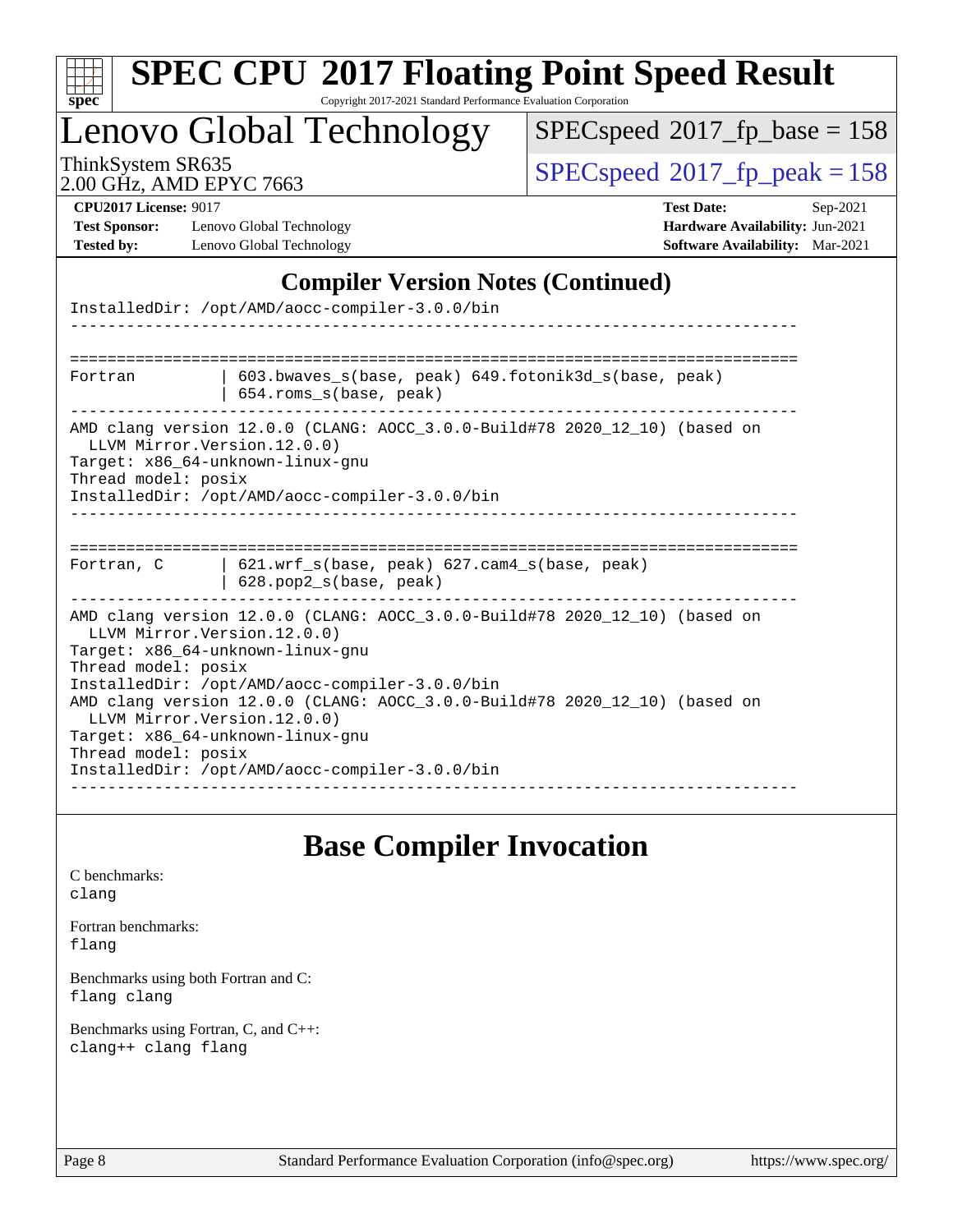

Copyright 2017-2021 Standard Performance Evaluation Corporation

Lenovo Global Technology

[SPECspeed](http://www.spec.org/auto/cpu2017/Docs/result-fields.html#SPECspeed2017fpbase)<sup>®</sup>2017 fp base = 158

2.00 GHz, AMD EPYC 7663

ThinkSystem SR635<br>2.00 CU<sub>2</sub> AMD EDVC 7663

**[Test Sponsor:](http://www.spec.org/auto/cpu2017/Docs/result-fields.html#TestSponsor)** Lenovo Global Technology **[Hardware Availability:](http://www.spec.org/auto/cpu2017/Docs/result-fields.html#HardwareAvailability)** Jun-2021 **[Tested by:](http://www.spec.org/auto/cpu2017/Docs/result-fields.html#Testedby)** Lenovo Global Technology **[Software Availability:](http://www.spec.org/auto/cpu2017/Docs/result-fields.html#SoftwareAvailability)** Mar-2021

**[CPU2017 License:](http://www.spec.org/auto/cpu2017/Docs/result-fields.html#CPU2017License)** 9017 **[Test Date:](http://www.spec.org/auto/cpu2017/Docs/result-fields.html#TestDate)** Sep-2021

### **[Base Portability Flags](http://www.spec.org/auto/cpu2017/Docs/result-fields.html#BasePortabilityFlags)**

 603.bwaves\_s: [-DSPEC\\_LP64](http://www.spec.org/cpu2017/results/res2021q4/cpu2017-20210927-29604.flags.html#suite_baseEXTRA_PORTABILITY603_bwaves_s_DSPEC_LP64) 607.cactuBSSN\_s: [-DSPEC\\_LP64](http://www.spec.org/cpu2017/results/res2021q4/cpu2017-20210927-29604.flags.html#suite_baseEXTRA_PORTABILITY607_cactuBSSN_s_DSPEC_LP64) 619.lbm\_s: [-DSPEC\\_LP64](http://www.spec.org/cpu2017/results/res2021q4/cpu2017-20210927-29604.flags.html#suite_baseEXTRA_PORTABILITY619_lbm_s_DSPEC_LP64) 621.wrf\_s: [-DSPEC\\_CASE\\_FLAG](http://www.spec.org/cpu2017/results/res2021q4/cpu2017-20210927-29604.flags.html#b621.wrf_s_baseCPORTABILITY_DSPEC_CASE_FLAG) [-Mbyteswapio](http://www.spec.org/cpu2017/results/res2021q4/cpu2017-20210927-29604.flags.html#user_baseFPORTABILITY621_wrf_s_F-mbyteswapio) [-DSPEC\\_LP64](http://www.spec.org/cpu2017/results/res2021q4/cpu2017-20210927-29604.flags.html#suite_baseEXTRA_PORTABILITY621_wrf_s_DSPEC_LP64) 627.cam4\_s: [-DSPEC\\_CASE\\_FLAG](http://www.spec.org/cpu2017/results/res2021q4/cpu2017-20210927-29604.flags.html#b627.cam4_s_basePORTABILITY_DSPEC_CASE_FLAG) [-DSPEC\\_LP64](http://www.spec.org/cpu2017/results/res2021q4/cpu2017-20210927-29604.flags.html#suite_baseEXTRA_PORTABILITY627_cam4_s_DSPEC_LP64) 628.pop2\_s: [-DSPEC\\_CASE\\_FLAG](http://www.spec.org/cpu2017/results/res2021q4/cpu2017-20210927-29604.flags.html#b628.pop2_s_baseCPORTABILITY_DSPEC_CASE_FLAG) [-Mbyteswapio](http://www.spec.org/cpu2017/results/res2021q4/cpu2017-20210927-29604.flags.html#user_baseFPORTABILITY628_pop2_s_F-mbyteswapio) [-DSPEC\\_LP64](http://www.spec.org/cpu2017/results/res2021q4/cpu2017-20210927-29604.flags.html#suite_baseEXTRA_PORTABILITY628_pop2_s_DSPEC_LP64) 638.imagick\_s: [-DSPEC\\_LP64](http://www.spec.org/cpu2017/results/res2021q4/cpu2017-20210927-29604.flags.html#suite_baseEXTRA_PORTABILITY638_imagick_s_DSPEC_LP64) 644.nab\_s: [-DSPEC\\_LP64](http://www.spec.org/cpu2017/results/res2021q4/cpu2017-20210927-29604.flags.html#suite_baseEXTRA_PORTABILITY644_nab_s_DSPEC_LP64) 649.fotonik3d\_s: [-DSPEC\\_LP64](http://www.spec.org/cpu2017/results/res2021q4/cpu2017-20210927-29604.flags.html#suite_baseEXTRA_PORTABILITY649_fotonik3d_s_DSPEC_LP64) 654.roms\_s: [-DSPEC\\_LP64](http://www.spec.org/cpu2017/results/res2021q4/cpu2017-20210927-29604.flags.html#suite_baseEXTRA_PORTABILITY654_roms_s_DSPEC_LP64)

### **[Base Optimization Flags](http://www.spec.org/auto/cpu2017/Docs/result-fields.html#BaseOptimizationFlags)**

#### [C benchmarks](http://www.spec.org/auto/cpu2017/Docs/result-fields.html#Cbenchmarks):

```
-m64 -mno-adx -mno-sse4a -Wl,-mllvm -Wl,-region-vectorize
-Wl,-mllvm -Wl,-function-specialize
-Wl,-mllvm -Wl,-align-all-nofallthru-blocks=6
-Wl,-mllvm -Wl,-reduce-array-computations=3 -O3 -march=znver3
-fveclib=AMDLIBM -ffast-math -flto -fstruct-layout=5
-mllvm -unroll-threshold=50 -mllvm -inline-threshold=1000
-fremap-arrays -mllvm -function-specialize -flv-function-specialization
-mllvm -enable-gvn-hoist -mllvm -global-vectorize-slp=true
-mllvm -enable-licm-vrp -mllvm -reduce-array-computations=3 -z muldefs
-DSPEC_OPENMP -fopenmp -fopenmp=libomp -lomp -lamdlibm -ljemalloc
-lflang -lflangrti
Fortran benchmarks: 
-m64 -mno-adx -mno-sse4a -Wl,-mllvm -Wl,-enable-X86-prefetching
-Wl,-mllvm -Wl,-enable-licm-vrp -Wl,-mllvm -Wl,-region-vectorize
-Wl,-mllvm -Wl,-function-specialize
-Wl,-mllvm -Wl,-align-all-nofallthru-blocks=6
-Wl,-mllvm -Wl,-reduce-array-computations=3 -Hz,1,0x1 -O3
-march=znver3 -fveclib=AMDLIBM -ffast-math -Mrecursive
-mllvm -fuse-tile-inner-loop -funroll-loops
-mllvm -extra-vectorizer-passes -mllvm -lsr-in-nested-loop
-mllvm -enable-licm-vrp -mllvm -reduce-array-computations=3
-mllvm -global-vectorize-slp=true -z muldefs -DSPEC_OPENMP -fopenmp
-fopenmp=libomp -lomp -lamdlibm -ljemalloc -lflang -lflangrti
Benchmarks using both Fortran and C: 
-m64 -mno-adx -mno-sse4a -Wl,-mllvm -Wl,-enable-X86-prefetching
-Wl,-mllvm -Wl,-enable-licm-vrp -Wl,-mllvm -Wl,-region-vectorize
-Wl,-mllvm -Wl,-function-specialize
```

```
-Wl,-mllvm -Wl,-align-all-nofallthru-blocks=6
```
**(Continued on next page)**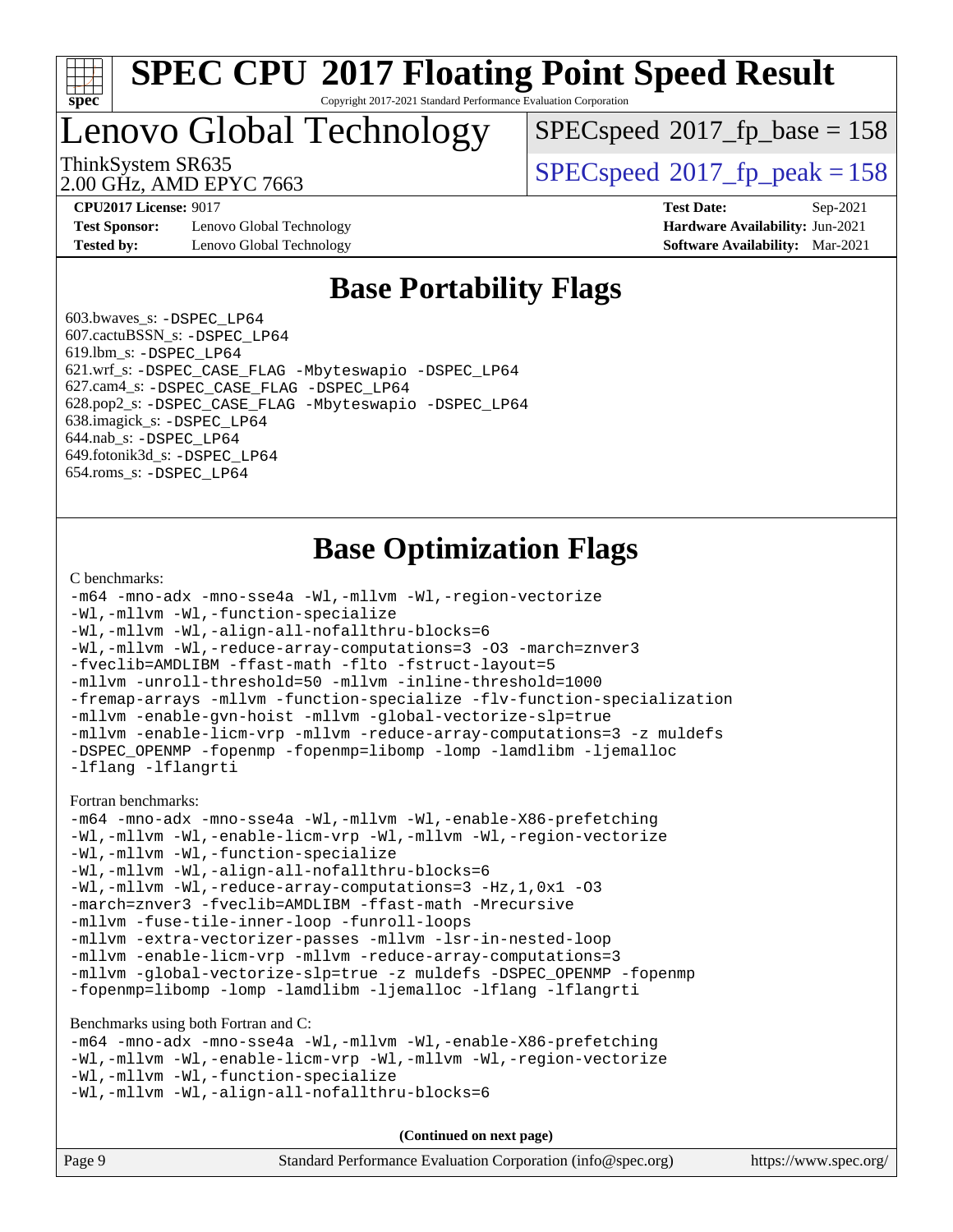

Copyright 2017-2021 Standard Performance Evaluation Corporation

Lenovo Global Technology

[SPECspeed](http://www.spec.org/auto/cpu2017/Docs/result-fields.html#SPECspeed2017fpbase)<sup>®</sup>2017 fp base = 158

2.00 GHz, AMD EPYC 7663

ThinkSystem SR635<br>2.00 CU<sub>2</sub> AMD EDVC 7663

**[Test Sponsor:](http://www.spec.org/auto/cpu2017/Docs/result-fields.html#TestSponsor)** Lenovo Global Technology **[Hardware Availability:](http://www.spec.org/auto/cpu2017/Docs/result-fields.html#HardwareAvailability)** Jun-2021 **[Tested by:](http://www.spec.org/auto/cpu2017/Docs/result-fields.html#Testedby)** Lenovo Global Technology **[Software Availability:](http://www.spec.org/auto/cpu2017/Docs/result-fields.html#SoftwareAvailability)** Mar-2021

**[CPU2017 License:](http://www.spec.org/auto/cpu2017/Docs/result-fields.html#CPU2017License)** 9017 **[Test Date:](http://www.spec.org/auto/cpu2017/Docs/result-fields.html#TestDate)** Sep-2021

### **[Base Optimization Flags \(Continued\)](http://www.spec.org/auto/cpu2017/Docs/result-fields.html#BaseOptimizationFlags)**

[Benchmarks using both Fortran and C](http://www.spec.org/auto/cpu2017/Docs/result-fields.html#BenchmarksusingbothFortranandC) (continued):

[-Wl,-mllvm -Wl,-reduce-array-computations=3](http://www.spec.org/cpu2017/results/res2021q4/cpu2017-20210927-29604.flags.html#user_CC_FCbase_F-reduce-array-computations_b882aefe7a5dda4e33149f6299762b9a720dace3e498e13756f4c04e5a19edf5315c1f3993de2e61ec41e8c206231f84e05da7040e1bb5d69ba27d10a12507e4) [-O3](http://www.spec.org/cpu2017/results/res2021q4/cpu2017-20210927-29604.flags.html#user_CC_FCbase_F-O3) [-march=znver3](http://www.spec.org/cpu2017/results/res2021q4/cpu2017-20210927-29604.flags.html#user_CC_FCbase_aocc-march) [-fveclib=AMDLIBM](http://www.spec.org/cpu2017/results/res2021q4/cpu2017-20210927-29604.flags.html#user_CC_FCbase_F-fveclib) [-ffast-math](http://www.spec.org/cpu2017/results/res2021q4/cpu2017-20210927-29604.flags.html#user_CC_FCbase_aocc-ffast-math) [-flto](http://www.spec.org/cpu2017/results/res2021q4/cpu2017-20210927-29604.flags.html#user_CC_FCbase_aocc-flto) [-fstruct-layout=5](http://www.spec.org/cpu2017/results/res2021q4/cpu2017-20210927-29604.flags.html#user_CC_FCbase_F-struct-layout) [-mllvm -unroll-threshold=50](http://www.spec.org/cpu2017/results/res2021q4/cpu2017-20210927-29604.flags.html#user_CC_FCbase_F-unroll-threshold_458874500b2c105d6d5cb4d7a611c40e2b16e9e3d26b355fea72d644c3673b4de4b3932662f0ed3dbec75c491a13da2d2ca81180bd779dc531083ef1e1e549dc) [-mllvm -inline-threshold=1000](http://www.spec.org/cpu2017/results/res2021q4/cpu2017-20210927-29604.flags.html#user_CC_FCbase_F-inline-threshold_b7832241b0a6397e4ecdbaf0eb7defdc10f885c2a282fa3240fdc99844d543fda39cf8a4a9dccf68cf19b5438ac3b455264f478df15da0f4988afa40d8243bab) [-fremap-arrays](http://www.spec.org/cpu2017/results/res2021q4/cpu2017-20210927-29604.flags.html#user_CC_FCbase_F-fremap-arrays) [-mllvm -function-specialize](http://www.spec.org/cpu2017/results/res2021q4/cpu2017-20210927-29604.flags.html#user_CC_FCbase_F-function-specialize_233b3bdba86027f1b094368157e481c5bc59f40286dc25bfadc1858dcd5745c24fd30d5f188710db7fea399bcc9f44a80b3ce3aacc70a8870250c3ae5e1f35b8) [-flv-function-specialization](http://www.spec.org/cpu2017/results/res2021q4/cpu2017-20210927-29604.flags.html#user_CC_FCbase_F-flv-function-specialization) [-mllvm -enable-gvn-hoist](http://www.spec.org/cpu2017/results/res2021q4/cpu2017-20210927-29604.flags.html#user_CC_FCbase_F-enable-gvn-hoist_e5856354646dd6ca1333a0ad99b817e4cf8932b91b82809fd8fd47ceff7b22a89eba5c98fd3e3fa5200368fd772cec3dd56abc3c8f7b655a71b9f9848dddedd5) [-mllvm -global-vectorize-slp=true](http://www.spec.org/cpu2017/results/res2021q4/cpu2017-20210927-29604.flags.html#user_CC_FCbase_F-global-vectorize-slp_f701c289ed3fc79483844cad3672606d268e3123d2651e764a36e57810b634b30ff7af25c43ce4288d0e4c1cc47ba156fce6ed971bc0d0e53c4c557f353d3dec) [-mllvm -enable-licm-vrp](http://www.spec.org/cpu2017/results/res2021q4/cpu2017-20210927-29604.flags.html#user_CC_FCbase_F-enable-licm-vrp_82fd83574dee81d8c8043a1355024a53ba7c23d449242d72368fd778ae4cd8625fb6c8e473e88c632367ccc13b0c321b9a13b8db897fcfc1592cf0205fd356b5) [-mllvm -reduce-array-computations=3](http://www.spec.org/cpu2017/results/res2021q4/cpu2017-20210927-29604.flags.html#user_CC_FCbase_F-reduce-array-computations) [-Hz,1,0x1](http://www.spec.org/cpu2017/results/res2021q4/cpu2017-20210927-29604.flags.html#user_CC_FCbase_F-save-array-metadata) [-Mrecursive](http://www.spec.org/cpu2017/results/res2021q4/cpu2017-20210927-29604.flags.html#user_CC_FCbase_F-mrecursive) [-mllvm -fuse-tile-inner-loop](http://www.spec.org/cpu2017/results/res2021q4/cpu2017-20210927-29604.flags.html#user_CC_FCbase_F-fuse-tile-inner-loop_a96ec74f3ab7113ca948afab2f7df720fdaa7c20bd316986c0fe40ef5f82f2613ee26bde25c6cf421f527cd549c2b0b12b7e2cdf22e7a5a52600673d8851f1df) [-funroll-loops](http://www.spec.org/cpu2017/results/res2021q4/cpu2017-20210927-29604.flags.html#user_CC_FCbase_aocc-unroll-loops) [-mllvm -extra-vectorizer-passes](http://www.spec.org/cpu2017/results/res2021q4/cpu2017-20210927-29604.flags.html#user_CC_FCbase_F-extra-vectorizer-passes_4bb9f90681e045f5ce38050c5c48e52c5a95ed819cbc44e12f6b389a91a38f1bfb7d9f51b06906bf2bd7ccd881019f6383c418982c71e3a142c10a060056d555) [-mllvm -lsr-in-nested-loop](http://www.spec.org/cpu2017/results/res2021q4/cpu2017-20210927-29604.flags.html#user_CC_FCbase_F-lsr-in-nested-loop_73f878522b3ccb742989d8e6de767863b372c2128b38f859376ee3fb883bc58dcc0955f53f856eb534bcc3be9d53927141e78ef6b7f1398bb0518a7b833043eb) [-z muldefs](http://www.spec.org/cpu2017/results/res2021q4/cpu2017-20210927-29604.flags.html#user_CC_FCbase_aocc-muldefs) [-DSPEC\\_OPENMP](http://www.spec.org/cpu2017/results/res2021q4/cpu2017-20210927-29604.flags.html#suite_CC_FCbase_DSPEC_OPENMP) [-fopenmp](http://www.spec.org/cpu2017/results/res2021q4/cpu2017-20210927-29604.flags.html#user_CC_FCbase_aocc-fopenmp) [-fopenmp=libomp](http://www.spec.org/cpu2017/results/res2021q4/cpu2017-20210927-29604.flags.html#user_CC_FCbase_aocc-fopenmp_3eb6ab80166bcc84161ff8c20c8d5bc344f88119f45620444596454f7d72e99b7a0ceefc2d1b4d190bd07306bbfdfc20f11f5a2dc69c9b03c72239f8406741c3) [-lomp](http://www.spec.org/cpu2017/results/res2021q4/cpu2017-20210927-29604.flags.html#user_CC_FCbase_F-lomp) [-lamdlibm](http://www.spec.org/cpu2017/results/res2021q4/cpu2017-20210927-29604.flags.html#user_CC_FCbase_F-lamdlibm) [-ljemalloc](http://www.spec.org/cpu2017/results/res2021q4/cpu2017-20210927-29604.flags.html#user_CC_FCbase_jemalloc-lib) [-lflang](http://www.spec.org/cpu2017/results/res2021q4/cpu2017-20210927-29604.flags.html#user_CC_FCbase_F-lflang) [-lflangrti](http://www.spec.org/cpu2017/results/res2021q4/cpu2017-20210927-29604.flags.html#user_CC_FCbase_F-lflangrti)

[Benchmarks using Fortran, C, and C++:](http://www.spec.org/auto/cpu2017/Docs/result-fields.html#BenchmarksusingFortranCandCXX)

[-m64](http://www.spec.org/cpu2017/results/res2021q4/cpu2017-20210927-29604.flags.html#user_CC_CXX_FCbase_F-m64) [-mno-adx](http://www.spec.org/cpu2017/results/res2021q4/cpu2017-20210927-29604.flags.html#user_CC_CXX_FCbase_F-mno-adx) [-mno-sse4a](http://www.spec.org/cpu2017/results/res2021q4/cpu2017-20210927-29604.flags.html#user_CC_CXX_FCbase_F-mno-sse4a) [-std=c++98](http://www.spec.org/cpu2017/results/res2021q4/cpu2017-20210927-29604.flags.html#user_CC_CXX_FCbase_std-cpp) [-Wl,-mllvm -Wl,-x86-use-vzeroupper=false](http://www.spec.org/cpu2017/results/res2021q4/cpu2017-20210927-29604.flags.html#user_CC_CXX_FCbase_F-use-vzeroupper_f792211b0552b0142c11cf651c85f88d7eca3e3e6d4ab29ab8b0b7be9c7d83df7aebb846b5dded1424ec84d39acb59d058815f97bc3ae9de4ba00ee4e2945c83) [-Wl,-mllvm -Wl,-region-vectorize](http://www.spec.org/cpu2017/results/res2021q4/cpu2017-20210927-29604.flags.html#user_CC_CXX_FCbase_F-region-vectorize_fb6c6b5aa293c88efc6c7c2b52b20755e943585b1fe8658c35afef78727fff56e1a56891413c30e36b8e2a6f9a71126986319243e80eb6110b78b288f533c52b) [-Wl,-mllvm -Wl,-function-specialize](http://www.spec.org/cpu2017/results/res2021q4/cpu2017-20210927-29604.flags.html#user_CC_CXX_FCbase_F-function-specialize_7e7e661e57922243ee67c9a1251cb8910e607325179a0ce7f2884e09a6f5d4a5ef0ae4f37e8a2a11c95fc48e931f06dc2b6016f14b511fcb441e048bef1b065a) [-Wl,-mllvm -Wl,-align-all-nofallthru-blocks=6](http://www.spec.org/cpu2017/results/res2021q4/cpu2017-20210927-29604.flags.html#user_CC_CXX_FCbase_F-align-all-nofallthru-blocks) [-Wl,-mllvm -Wl,-reduce-array-computations=3](http://www.spec.org/cpu2017/results/res2021q4/cpu2017-20210927-29604.flags.html#user_CC_CXX_FCbase_F-reduce-array-computations_b882aefe7a5dda4e33149f6299762b9a720dace3e498e13756f4c04e5a19edf5315c1f3993de2e61ec41e8c206231f84e05da7040e1bb5d69ba27d10a12507e4) [-O3](http://www.spec.org/cpu2017/results/res2021q4/cpu2017-20210927-29604.flags.html#user_CC_CXX_FCbase_F-O3) [-march=znver3](http://www.spec.org/cpu2017/results/res2021q4/cpu2017-20210927-29604.flags.html#user_CC_CXX_FCbase_aocc-march) [-fveclib=AMDLIBM](http://www.spec.org/cpu2017/results/res2021q4/cpu2017-20210927-29604.flags.html#user_CC_CXX_FCbase_F-fveclib) [-ffast-math](http://www.spec.org/cpu2017/results/res2021q4/cpu2017-20210927-29604.flags.html#user_CC_CXX_FCbase_aocc-ffast-math) [-flto](http://www.spec.org/cpu2017/results/res2021q4/cpu2017-20210927-29604.flags.html#user_CC_CXX_FCbase_aocc-flto) [-fstruct-layout=5](http://www.spec.org/cpu2017/results/res2021q4/cpu2017-20210927-29604.flags.html#user_CC_CXX_FCbase_F-struct-layout) [-mllvm -unroll-threshold=50](http://www.spec.org/cpu2017/results/res2021q4/cpu2017-20210927-29604.flags.html#user_CC_CXX_FCbase_F-unroll-threshold_458874500b2c105d6d5cb4d7a611c40e2b16e9e3d26b355fea72d644c3673b4de4b3932662f0ed3dbec75c491a13da2d2ca81180bd779dc531083ef1e1e549dc) [-mllvm -inline-threshold=1000](http://www.spec.org/cpu2017/results/res2021q4/cpu2017-20210927-29604.flags.html#user_CC_CXX_FCbase_F-inline-threshold_b7832241b0a6397e4ecdbaf0eb7defdc10f885c2a282fa3240fdc99844d543fda39cf8a4a9dccf68cf19b5438ac3b455264f478df15da0f4988afa40d8243bab) [-fremap-arrays](http://www.spec.org/cpu2017/results/res2021q4/cpu2017-20210927-29604.flags.html#user_CC_CXX_FCbase_F-fremap-arrays) [-mllvm -function-specialize](http://www.spec.org/cpu2017/results/res2021q4/cpu2017-20210927-29604.flags.html#user_CC_CXX_FCbase_F-function-specialize_233b3bdba86027f1b094368157e481c5bc59f40286dc25bfadc1858dcd5745c24fd30d5f188710db7fea399bcc9f44a80b3ce3aacc70a8870250c3ae5e1f35b8) [-flv-function-specialization](http://www.spec.org/cpu2017/results/res2021q4/cpu2017-20210927-29604.flags.html#user_CC_CXX_FCbase_F-flv-function-specialization) [-mllvm -enable-gvn-hoist](http://www.spec.org/cpu2017/results/res2021q4/cpu2017-20210927-29604.flags.html#user_CC_CXX_FCbase_F-enable-gvn-hoist_e5856354646dd6ca1333a0ad99b817e4cf8932b91b82809fd8fd47ceff7b22a89eba5c98fd3e3fa5200368fd772cec3dd56abc3c8f7b655a71b9f9848dddedd5) [-mllvm -global-vectorize-slp=true](http://www.spec.org/cpu2017/results/res2021q4/cpu2017-20210927-29604.flags.html#user_CC_CXX_FCbase_F-global-vectorize-slp_f701c289ed3fc79483844cad3672606d268e3123d2651e764a36e57810b634b30ff7af25c43ce4288d0e4c1cc47ba156fce6ed971bc0d0e53c4c557f353d3dec) [-mllvm -enable-licm-vrp](http://www.spec.org/cpu2017/results/res2021q4/cpu2017-20210927-29604.flags.html#user_CC_CXX_FCbase_F-enable-licm-vrp_82fd83574dee81d8c8043a1355024a53ba7c23d449242d72368fd778ae4cd8625fb6c8e473e88c632367ccc13b0c321b9a13b8db897fcfc1592cf0205fd356b5) [-mllvm -reduce-array-computations=3](http://www.spec.org/cpu2017/results/res2021q4/cpu2017-20210927-29604.flags.html#user_CC_CXX_FCbase_F-reduce-array-computations) [-mllvm -enable-partial-unswitch](http://www.spec.org/cpu2017/results/res2021q4/cpu2017-20210927-29604.flags.html#user_CC_CXX_FCbase_F-enable-partial-unswitch_6e1c33f981d77963b1eaf834973128a7f33ce3f8e27f54689656697a35e89dcc875281e0e6283d043e32f367dcb605ba0e307a92e830f7e326789fa6c61b35d3) [-mllvm -unroll-threshold=100](http://www.spec.org/cpu2017/results/res2021q4/cpu2017-20210927-29604.flags.html#user_CC_CXX_FCbase_F-unroll-threshold) [-finline-aggressive](http://www.spec.org/cpu2017/results/res2021q4/cpu2017-20210927-29604.flags.html#user_CC_CXX_FCbase_F-finline-aggressive) [-mllvm -loop-unswitch-threshold=200000](http://www.spec.org/cpu2017/results/res2021q4/cpu2017-20210927-29604.flags.html#user_CC_CXX_FCbase_F-loop-unswitch-threshold_f9a82ae3270e55b5fbf79d0d96ee93606b73edbbe527d20b18b7bff1a3a146ad50cfc7454c5297978340ae9213029016a7d16221274d672d3f7f42ed25274e1d) [-mllvm -reroll-loops](http://www.spec.org/cpu2017/results/res2021q4/cpu2017-20210927-29604.flags.html#user_CC_CXX_FCbase_F-reroll-loops) [-mllvm -aggressive-loop-unswitch](http://www.spec.org/cpu2017/results/res2021q4/cpu2017-20210927-29604.flags.html#user_CC_CXX_FCbase_F-aggressive-loop-unswitch_abd8177005d493f9a81f88ae32814acdc0422950e54bc53b0605c538e2e7549eb43d48c826089056b98aa2f0c142dc7ed1401fa1c97db9286a8c3ff748437b59) [-mllvm -extra-vectorizer-passes](http://www.spec.org/cpu2017/results/res2021q4/cpu2017-20210927-29604.flags.html#user_CC_CXX_FCbase_F-extra-vectorizer-passes_4bb9f90681e045f5ce38050c5c48e52c5a95ed819cbc44e12f6b389a91a38f1bfb7d9f51b06906bf2bd7ccd881019f6383c418982c71e3a142c10a060056d555) [-mllvm -convert-pow-exp-to-int=false](http://www.spec.org/cpu2017/results/res2021q4/cpu2017-20210927-29604.flags.html#user_CC_CXX_FCbase_F-convert-pow-exp-to-int_48075d7f300181d7350b7c152e089ba974e4acf53c583458eae87b0ecd6f9aa5a8546e2797aca77a784d497b972647cfd65b81c02996ee1106af5ba1043433c1) [-Hz,1,0x1](http://www.spec.org/cpu2017/results/res2021q4/cpu2017-20210927-29604.flags.html#user_CC_CXX_FCbase_F-save-array-metadata) [-Mrecursive](http://www.spec.org/cpu2017/results/res2021q4/cpu2017-20210927-29604.flags.html#user_CC_CXX_FCbase_F-mrecursive) [-mllvm -fuse-tile-inner-loop](http://www.spec.org/cpu2017/results/res2021q4/cpu2017-20210927-29604.flags.html#user_CC_CXX_FCbase_F-fuse-tile-inner-loop_a96ec74f3ab7113ca948afab2f7df720fdaa7c20bd316986c0fe40ef5f82f2613ee26bde25c6cf421f527cd549c2b0b12b7e2cdf22e7a5a52600673d8851f1df) [-funroll-loops](http://www.spec.org/cpu2017/results/res2021q4/cpu2017-20210927-29604.flags.html#user_CC_CXX_FCbase_aocc-unroll-loops) [-mllvm -lsr-in-nested-loop](http://www.spec.org/cpu2017/results/res2021q4/cpu2017-20210927-29604.flags.html#user_CC_CXX_FCbase_F-lsr-in-nested-loop_73f878522b3ccb742989d8e6de767863b372c2128b38f859376ee3fb883bc58dcc0955f53f856eb534bcc3be9d53927141e78ef6b7f1398bb0518a7b833043eb) [-z muldefs](http://www.spec.org/cpu2017/results/res2021q4/cpu2017-20210927-29604.flags.html#user_CC_CXX_FCbase_aocc-muldefs) [-DSPEC\\_OPENMP](http://www.spec.org/cpu2017/results/res2021q4/cpu2017-20210927-29604.flags.html#suite_CC_CXX_FCbase_DSPEC_OPENMP) [-fopenmp](http://www.spec.org/cpu2017/results/res2021q4/cpu2017-20210927-29604.flags.html#user_CC_CXX_FCbase_aocc-fopenmp) [-fopenmp=libomp](http://www.spec.org/cpu2017/results/res2021q4/cpu2017-20210927-29604.flags.html#user_CC_CXX_FCbase_aocc-fopenmp_3eb6ab80166bcc84161ff8c20c8d5bc344f88119f45620444596454f7d72e99b7a0ceefc2d1b4d190bd07306bbfdfc20f11f5a2dc69c9b03c72239f8406741c3) [-lomp](http://www.spec.org/cpu2017/results/res2021q4/cpu2017-20210927-29604.flags.html#user_CC_CXX_FCbase_F-lomp) [-lamdlibm](http://www.spec.org/cpu2017/results/res2021q4/cpu2017-20210927-29604.flags.html#user_CC_CXX_FCbase_F-lamdlibm) [-ljemalloc](http://www.spec.org/cpu2017/results/res2021q4/cpu2017-20210927-29604.flags.html#user_CC_CXX_FCbase_jemalloc-lib) [-lflang](http://www.spec.org/cpu2017/results/res2021q4/cpu2017-20210927-29604.flags.html#user_CC_CXX_FCbase_F-lflang) [-lflangrti](http://www.spec.org/cpu2017/results/res2021q4/cpu2017-20210927-29604.flags.html#user_CC_CXX_FCbase_F-lflangrti)

### **[Base Other Flags](http://www.spec.org/auto/cpu2017/Docs/result-fields.html#BaseOtherFlags)**

[C benchmarks](http://www.spec.org/auto/cpu2017/Docs/result-fields.html#Cbenchmarks):

[-Wno-unused-command-line-argument](http://www.spec.org/cpu2017/results/res2021q4/cpu2017-20210927-29604.flags.html#user_CCbase_F-Wno-unused-command-line-argument) [-Wno-return-type](http://www.spec.org/cpu2017/results/res2021q4/cpu2017-20210927-29604.flags.html#user_CCbase_F-Waocc-no-return-type)

[Fortran benchmarks](http://www.spec.org/auto/cpu2017/Docs/result-fields.html#Fortranbenchmarks): [-Wno-unused-command-line-argument](http://www.spec.org/cpu2017/results/res2021q4/cpu2017-20210927-29604.flags.html#user_FCbase_F-Wno-unused-command-line-argument) [-Wno-return-type](http://www.spec.org/cpu2017/results/res2021q4/cpu2017-20210927-29604.flags.html#user_FCbase_F-Waocc-no-return-type)

[Benchmarks using both Fortran and C](http://www.spec.org/auto/cpu2017/Docs/result-fields.html#BenchmarksusingbothFortranandC): [-Wno-unused-command-line-argument](http://www.spec.org/cpu2017/results/res2021q4/cpu2017-20210927-29604.flags.html#user_CC_FCbase_F-Wno-unused-command-line-argument) [-Wno-return-type](http://www.spec.org/cpu2017/results/res2021q4/cpu2017-20210927-29604.flags.html#user_CC_FCbase_F-Waocc-no-return-type)

[Benchmarks using Fortran, C, and C++:](http://www.spec.org/auto/cpu2017/Docs/result-fields.html#BenchmarksusingFortranCandCXX) [-Wno-unused-command-line-argument](http://www.spec.org/cpu2017/results/res2021q4/cpu2017-20210927-29604.flags.html#user_CC_CXX_FCbase_F-Wno-unused-command-line-argument) [-Wno-return-type](http://www.spec.org/cpu2017/results/res2021q4/cpu2017-20210927-29604.flags.html#user_CC_CXX_FCbase_F-Waocc-no-return-type)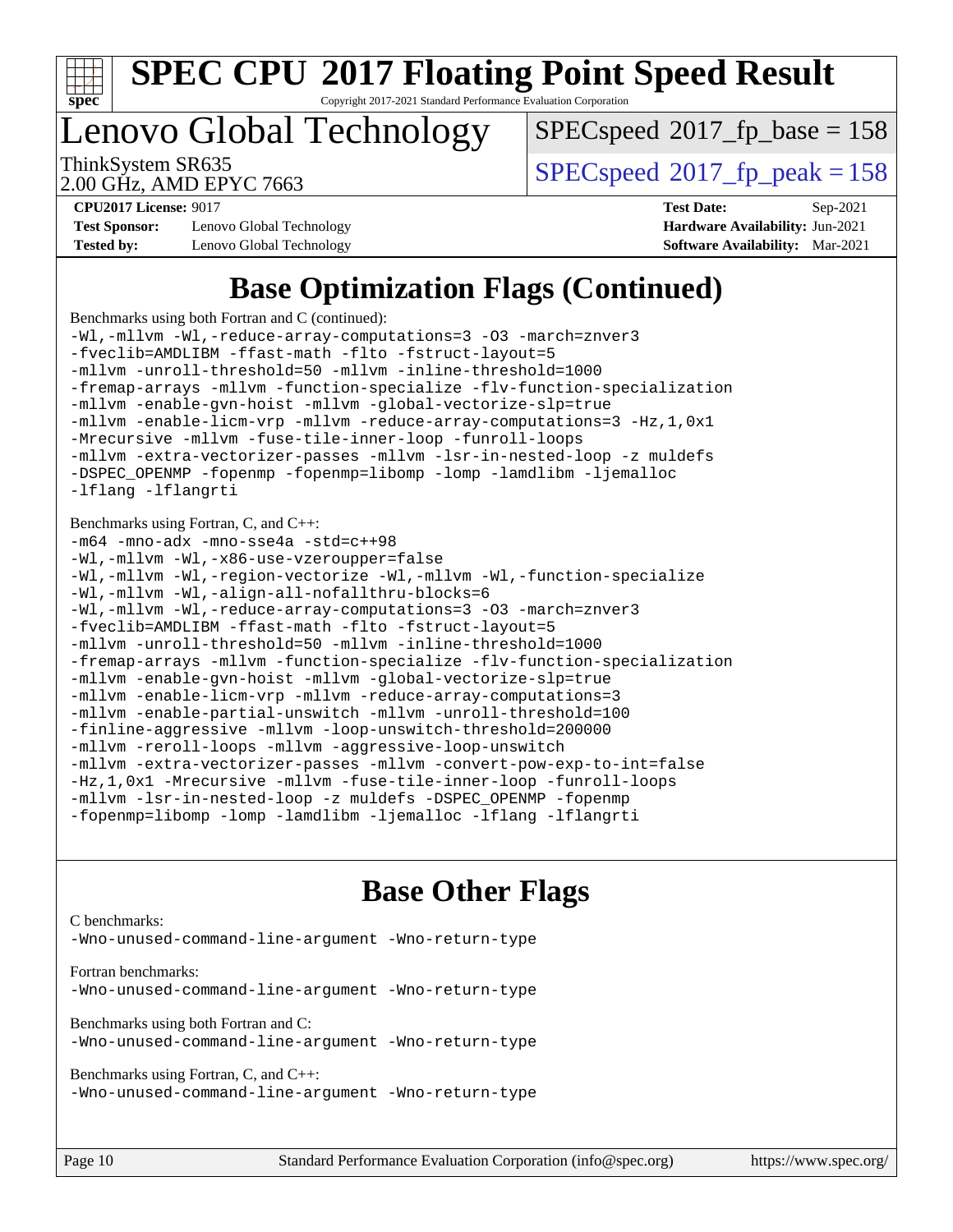

#### **[SPEC CPU](http://www.spec.org/auto/cpu2017/Docs/result-fields.html#SPECCPU2017FloatingPointSpeedResult)[2017 Floating Point Speed Result](http://www.spec.org/auto/cpu2017/Docs/result-fields.html#SPECCPU2017FloatingPointSpeedResult)** Copyright 2017-2021 Standard Performance Evaluation Corporation

### Lenovo Global Technology

 $SPECspeed^{\circledcirc}2017_fp\_base = 158$  $SPECspeed^{\circledcirc}2017_fp\_base = 158$ 

2.00 GHz, AMD EPYC 7663

ThinkSystem SR635<br>2.00 GHz, AMD EPVC 7663

**[Test Sponsor:](http://www.spec.org/auto/cpu2017/Docs/result-fields.html#TestSponsor)** Lenovo Global Technology **[Hardware Availability:](http://www.spec.org/auto/cpu2017/Docs/result-fields.html#HardwareAvailability)** Jun-2021 **[Tested by:](http://www.spec.org/auto/cpu2017/Docs/result-fields.html#Testedby)** Lenovo Global Technology **[Software Availability:](http://www.spec.org/auto/cpu2017/Docs/result-fields.html#SoftwareAvailability)** Mar-2021

**[CPU2017 License:](http://www.spec.org/auto/cpu2017/Docs/result-fields.html#CPU2017License)** 9017 **[Test Date:](http://www.spec.org/auto/cpu2017/Docs/result-fields.html#TestDate)** Sep-2021

### **[Peak Compiler Invocation](http://www.spec.org/auto/cpu2017/Docs/result-fields.html#PeakCompilerInvocation)**

[C benchmarks](http://www.spec.org/auto/cpu2017/Docs/result-fields.html#Cbenchmarks): [clang](http://www.spec.org/cpu2017/results/res2021q4/cpu2017-20210927-29604.flags.html#user_CCpeak_clang-c)

[Fortran benchmarks:](http://www.spec.org/auto/cpu2017/Docs/result-fields.html#Fortranbenchmarks) [flang](http://www.spec.org/cpu2017/results/res2021q4/cpu2017-20210927-29604.flags.html#user_FCpeak_flang)

[Benchmarks using both Fortran and C](http://www.spec.org/auto/cpu2017/Docs/result-fields.html#BenchmarksusingbothFortranandC):

[flang](http://www.spec.org/cpu2017/results/res2021q4/cpu2017-20210927-29604.flags.html#user_CC_FCpeak_flang) [clang](http://www.spec.org/cpu2017/results/res2021q4/cpu2017-20210927-29604.flags.html#user_CC_FCpeak_clang-c)

[Benchmarks using Fortran, C, and C++](http://www.spec.org/auto/cpu2017/Docs/result-fields.html#BenchmarksusingFortranCandCXX): [clang++](http://www.spec.org/cpu2017/results/res2021q4/cpu2017-20210927-29604.flags.html#user_CC_CXX_FCpeak_clang-cpp) [clang](http://www.spec.org/cpu2017/results/res2021q4/cpu2017-20210927-29604.flags.html#user_CC_CXX_FCpeak_clang-c) [flang](http://www.spec.org/cpu2017/results/res2021q4/cpu2017-20210927-29604.flags.html#user_CC_CXX_FCpeak_flang)

### **[Peak Portability Flags](http://www.spec.org/auto/cpu2017/Docs/result-fields.html#PeakPortabilityFlags)**

Same as Base Portability Flags

### **[Peak Optimization Flags](http://www.spec.org/auto/cpu2017/Docs/result-fields.html#PeakOptimizationFlags)**

[C benchmarks](http://www.spec.org/auto/cpu2017/Docs/result-fields.html#Cbenchmarks):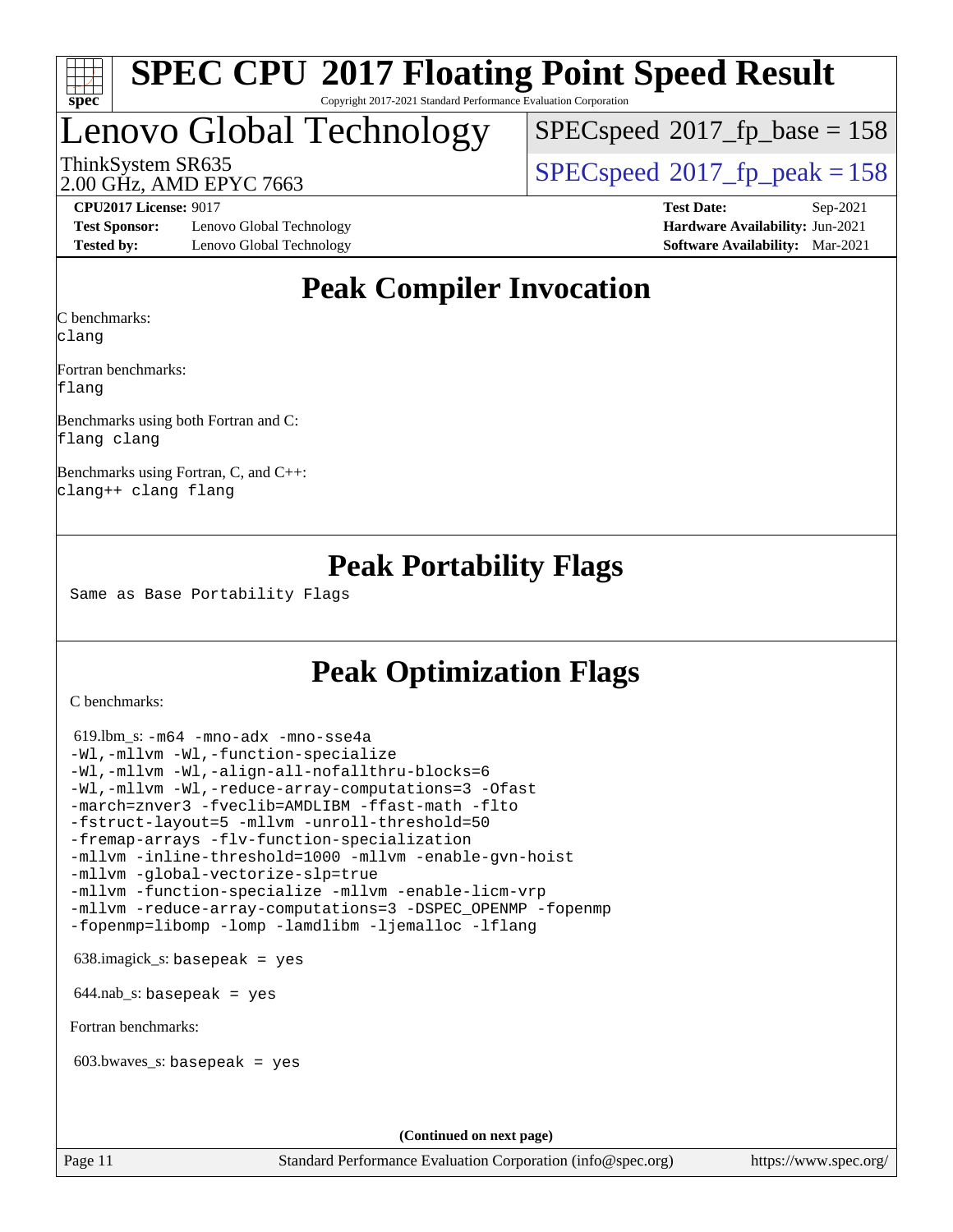

Copyright 2017-2021 Standard Performance Evaluation Corporation

Lenovo Global Technology

[SPECspeed](http://www.spec.org/auto/cpu2017/Docs/result-fields.html#SPECspeed2017fpbase)<sup>®</sup>2017 fp base = 158

2.00 GHz, AMD EPYC 7663

ThinkSystem SR635<br>2.00 CU<sub>2</sub> AMD EDVC 7663

**[Test Sponsor:](http://www.spec.org/auto/cpu2017/Docs/result-fields.html#TestSponsor)** Lenovo Global Technology **[Hardware Availability:](http://www.spec.org/auto/cpu2017/Docs/result-fields.html#HardwareAvailability)** Jun-2021 **[Tested by:](http://www.spec.org/auto/cpu2017/Docs/result-fields.html#Testedby)** Lenovo Global Technology **[Software Availability:](http://www.spec.org/auto/cpu2017/Docs/result-fields.html#SoftwareAvailability)** Mar-2021

**[CPU2017 License:](http://www.spec.org/auto/cpu2017/Docs/result-fields.html#CPU2017License)** 9017 **[Test Date:](http://www.spec.org/auto/cpu2017/Docs/result-fields.html#TestDate)** Sep-2021

### **[Peak Optimization Flags \(Continued\)](http://www.spec.org/auto/cpu2017/Docs/result-fields.html#PeakOptimizationFlags)**

649.fotonik3d\_s: basepeak = yes

 654.roms\_s: [-m64](http://www.spec.org/cpu2017/results/res2021q4/cpu2017-20210927-29604.flags.html#user_peakFCLD654_roms_s_F-m64) [-mno-adx](http://www.spec.org/cpu2017/results/res2021q4/cpu2017-20210927-29604.flags.html#user_peakFC654_roms_s_F-mno-adx) [-mno-sse4a](http://www.spec.org/cpu2017/results/res2021q4/cpu2017-20210927-29604.flags.html#user_peakFC654_roms_s_F-mno-sse4a) [-Wl,-mllvm -Wl,-enable-X86-prefetching](http://www.spec.org/cpu2017/results/res2021q4/cpu2017-20210927-29604.flags.html#user_peakLDFFLAGS654_roms_s_F-enable-X86-prefetching_362de7b2f7f327d498ff3502bcaa6d8937de40fbbc59a600e539433e6b2cb9ea5e30d4a00c3465ce74a160670b5fcaffd57d10fdc90b0d7ee2c6f387a6bf1aee) [-Wl,-mllvm -Wl,-enable-licm-vrp](http://www.spec.org/cpu2017/results/res2021q4/cpu2017-20210927-29604.flags.html#user_peakLDFFLAGS654_roms_s_F-enable-licm-vrp_65c4fc69039207ec88421e1591ba3bbf2ac715c2f390cac268ece6f40ae7757bd65f971ef38c9b70aedd2bf37e4037d3d64a7fe88db6aed78b6f244274772259) [-Wl,-mllvm -Wl,-function-specialize](http://www.spec.org/cpu2017/results/res2021q4/cpu2017-20210927-29604.flags.html#user_peakEXTRA_LDFLAGS654_roms_s_F-function-specialize_7e7e661e57922243ee67c9a1251cb8910e607325179a0ce7f2884e09a6f5d4a5ef0ae4f37e8a2a11c95fc48e931f06dc2b6016f14b511fcb441e048bef1b065a) [-Wl,-mllvm -Wl,-align-all-nofallthru-blocks=6](http://www.spec.org/cpu2017/results/res2021q4/cpu2017-20210927-29604.flags.html#user_peakEXTRA_LDFLAGS654_roms_s_F-align-all-nofallthru-blocks) [-Wl,-mllvm -Wl,-reduce-array-computations=3](http://www.spec.org/cpu2017/results/res2021q4/cpu2017-20210927-29604.flags.html#user_peakEXTRA_LDFLAGS654_roms_s_F-reduce-array-computations_b882aefe7a5dda4e33149f6299762b9a720dace3e498e13756f4c04e5a19edf5315c1f3993de2e61ec41e8c206231f84e05da7040e1bb5d69ba27d10a12507e4) [-Ofast](http://www.spec.org/cpu2017/results/res2021q4/cpu2017-20210927-29604.flags.html#user_peakFOPTIMIZE654_roms_s_aocc-Ofast) [-march=znver3](http://www.spec.org/cpu2017/results/res2021q4/cpu2017-20210927-29604.flags.html#user_peakFOPTIMIZE654_roms_s_aocc-march) [-fveclib=AMDLIBM](http://www.spec.org/cpu2017/results/res2021q4/cpu2017-20210927-29604.flags.html#user_peakFOPTIMIZE654_roms_s_F-fveclib) [-ffast-math](http://www.spec.org/cpu2017/results/res2021q4/cpu2017-20210927-29604.flags.html#user_peakFOPTIMIZE654_roms_s_aocc-ffast-math) [-Mrecursive](http://www.spec.org/cpu2017/results/res2021q4/cpu2017-20210927-29604.flags.html#user_peakFOPTIMIZE654_roms_s_F-mrecursive) [-mllvm -reduce-array-computations=3](http://www.spec.org/cpu2017/results/res2021q4/cpu2017-20210927-29604.flags.html#user_peakFOPTIMIZE654_roms_s_F-reduce-array-computations) [-mllvm -global-vectorize-slp=true](http://www.spec.org/cpu2017/results/res2021q4/cpu2017-20210927-29604.flags.html#user_peakFOPTIMIZE654_roms_s_F-global-vectorize-slp_f701c289ed3fc79483844cad3672606d268e3123d2651e764a36e57810b634b30ff7af25c43ce4288d0e4c1cc47ba156fce6ed971bc0d0e53c4c557f353d3dec) [-mllvm -enable-licm-vrp](http://www.spec.org/cpu2017/results/res2021q4/cpu2017-20210927-29604.flags.html#user_peakFOPTIMIZE654_roms_s_F-enable-licm-vrp_82fd83574dee81d8c8043a1355024a53ba7c23d449242d72368fd778ae4cd8625fb6c8e473e88c632367ccc13b0c321b9a13b8db897fcfc1592cf0205fd356b5) [-DSPEC\\_OPENMP](http://www.spec.org/cpu2017/results/res2021q4/cpu2017-20210927-29604.flags.html#suite_peakEXTRA_OPTIMIZE654_roms_s_DSPEC_OPENMP) [-fopenmp](http://www.spec.org/cpu2017/results/res2021q4/cpu2017-20210927-29604.flags.html#user_peakEXTRA_OPTIMIZE654_roms_s_aocc-fopenmp) [-fopenmp=libomp](http://www.spec.org/cpu2017/results/res2021q4/cpu2017-20210927-29604.flags.html#user_peakEXTRA_LIBS654_roms_s_aocc-fopenmp_3eb6ab80166bcc84161ff8c20c8d5bc344f88119f45620444596454f7d72e99b7a0ceefc2d1b4d190bd07306bbfdfc20f11f5a2dc69c9b03c72239f8406741c3) [-lomp](http://www.spec.org/cpu2017/results/res2021q4/cpu2017-20210927-29604.flags.html#user_peakEXTRA_LIBS654_roms_s_F-lomp) [-lamdlibm](http://www.spec.org/cpu2017/results/res2021q4/cpu2017-20210927-29604.flags.html#user_peakEXTRA_LIBS654_roms_s_F-lamdlibm) [-ljemalloc](http://www.spec.org/cpu2017/results/res2021q4/cpu2017-20210927-29604.flags.html#user_peakEXTRA_LIBS654_roms_s_jemalloc-lib) [-lflang](http://www.spec.org/cpu2017/results/res2021q4/cpu2017-20210927-29604.flags.html#user_peakEXTRA_LIBS654_roms_s_F-lflang) [Benchmarks using both Fortran and C](http://www.spec.org/auto/cpu2017/Docs/result-fields.html#BenchmarksusingbothFortranandC):  $621.wrf_s$ : basepeak = yes 627.cam4\_s: [-m64](http://www.spec.org/cpu2017/results/res2021q4/cpu2017-20210927-29604.flags.html#user_peakCCFCLD627_cam4_s_F-m64) [-mno-adx](http://www.spec.org/cpu2017/results/res2021q4/cpu2017-20210927-29604.flags.html#user_peakCCFC627_cam4_s_F-mno-adx) [-mno-sse4a](http://www.spec.org/cpu2017/results/res2021q4/cpu2017-20210927-29604.flags.html#user_peakCCFC627_cam4_s_F-mno-sse4a) [-Wl,-mllvm -Wl,-enable-X86-prefetching](http://www.spec.org/cpu2017/results/res2021q4/cpu2017-20210927-29604.flags.html#user_peakLDFFLAGS627_cam4_s_F-enable-X86-prefetching_362de7b2f7f327d498ff3502bcaa6d8937de40fbbc59a600e539433e6b2cb9ea5e30d4a00c3465ce74a160670b5fcaffd57d10fdc90b0d7ee2c6f387a6bf1aee) [-Wl,-mllvm -Wl,-enable-licm-vrp](http://www.spec.org/cpu2017/results/res2021q4/cpu2017-20210927-29604.flags.html#user_peakLDFFLAGS627_cam4_s_F-enable-licm-vrp_65c4fc69039207ec88421e1591ba3bbf2ac715c2f390cac268ece6f40ae7757bd65f971ef38c9b70aedd2bf37e4037d3d64a7fe88db6aed78b6f244274772259) [-Wl,-mllvm -Wl,-function-specialize](http://www.spec.org/cpu2017/results/res2021q4/cpu2017-20210927-29604.flags.html#user_peakEXTRA_LDFLAGS627_cam4_s_F-function-specialize_7e7e661e57922243ee67c9a1251cb8910e607325179a0ce7f2884e09a6f5d4a5ef0ae4f37e8a2a11c95fc48e931f06dc2b6016f14b511fcb441e048bef1b065a) [-Wl,-mllvm -Wl,-align-all-nofallthru-blocks=6](http://www.spec.org/cpu2017/results/res2021q4/cpu2017-20210927-29604.flags.html#user_peakEXTRA_LDFLAGS627_cam4_s_F-align-all-nofallthru-blocks) [-Wl,-mllvm -Wl,-reduce-array-computations=3](http://www.spec.org/cpu2017/results/res2021q4/cpu2017-20210927-29604.flags.html#user_peakEXTRA_LDFLAGS627_cam4_s_F-reduce-array-computations_b882aefe7a5dda4e33149f6299762b9a720dace3e498e13756f4c04e5a19edf5315c1f3993de2e61ec41e8c206231f84e05da7040e1bb5d69ba27d10a12507e4) [-Ofast](http://www.spec.org/cpu2017/results/res2021q4/cpu2017-20210927-29604.flags.html#user_peakCOPTIMIZEFOPTIMIZE627_cam4_s_aocc-Ofast) [-march=znver3](http://www.spec.org/cpu2017/results/res2021q4/cpu2017-20210927-29604.flags.html#user_peakCOPTIMIZEFOPTIMIZE627_cam4_s_aocc-march) [-fveclib=AMDLIBM](http://www.spec.org/cpu2017/results/res2021q4/cpu2017-20210927-29604.flags.html#user_peakCOPTIMIZEFOPTIMIZE627_cam4_s_F-fveclib) [-ffast-math](http://www.spec.org/cpu2017/results/res2021q4/cpu2017-20210927-29604.flags.html#user_peakCOPTIMIZEFOPTIMIZE627_cam4_s_aocc-ffast-math) [-flto](http://www.spec.org/cpu2017/results/res2021q4/cpu2017-20210927-29604.flags.html#user_peakCOPTIMIZEFOPTIMIZE627_cam4_s_aocc-flto) [-fstruct-layout=5](http://www.spec.org/cpu2017/results/res2021q4/cpu2017-20210927-29604.flags.html#user_peakCOPTIMIZE627_cam4_s_F-struct-layout) [-mllvm -unroll-threshold=50](http://www.spec.org/cpu2017/results/res2021q4/cpu2017-20210927-29604.flags.html#user_peakCOPTIMIZE627_cam4_s_F-unroll-threshold_458874500b2c105d6d5cb4d7a611c40e2b16e9e3d26b355fea72d644c3673b4de4b3932662f0ed3dbec75c491a13da2d2ca81180bd779dc531083ef1e1e549dc) [-fremap-arrays](http://www.spec.org/cpu2017/results/res2021q4/cpu2017-20210927-29604.flags.html#user_peakCOPTIMIZE627_cam4_s_F-fremap-arrays) [-flv-function-specialization](http://www.spec.org/cpu2017/results/res2021q4/cpu2017-20210927-29604.flags.html#user_peakCOPTIMIZE627_cam4_s_F-flv-function-specialization) [-mllvm -inline-threshold=1000](http://www.spec.org/cpu2017/results/res2021q4/cpu2017-20210927-29604.flags.html#user_peakCOPTIMIZE627_cam4_s_F-inline-threshold_b7832241b0a6397e4ecdbaf0eb7defdc10f885c2a282fa3240fdc99844d543fda39cf8a4a9dccf68cf19b5438ac3b455264f478df15da0f4988afa40d8243bab) [-mllvm -enable-gvn-hoist](http://www.spec.org/cpu2017/results/res2021q4/cpu2017-20210927-29604.flags.html#user_peakCOPTIMIZE627_cam4_s_F-enable-gvn-hoist_e5856354646dd6ca1333a0ad99b817e4cf8932b91b82809fd8fd47ceff7b22a89eba5c98fd3e3fa5200368fd772cec3dd56abc3c8f7b655a71b9f9848dddedd5) [-mllvm -global-vectorize-slp=true](http://www.spec.org/cpu2017/results/res2021q4/cpu2017-20210927-29604.flags.html#user_peakCOPTIMIZEFOPTIMIZE627_cam4_s_F-global-vectorize-slp_f701c289ed3fc79483844cad3672606d268e3123d2651e764a36e57810b634b30ff7af25c43ce4288d0e4c1cc47ba156fce6ed971bc0d0e53c4c557f353d3dec) [-mllvm -function-specialize](http://www.spec.org/cpu2017/results/res2021q4/cpu2017-20210927-29604.flags.html#user_peakCOPTIMIZE627_cam4_s_F-function-specialize_233b3bdba86027f1b094368157e481c5bc59f40286dc25bfadc1858dcd5745c24fd30d5f188710db7fea399bcc9f44a80b3ce3aacc70a8870250c3ae5e1f35b8) [-mllvm -enable-licm-vrp](http://www.spec.org/cpu2017/results/res2021q4/cpu2017-20210927-29604.flags.html#user_peakCOPTIMIZEFOPTIMIZE627_cam4_s_F-enable-licm-vrp_82fd83574dee81d8c8043a1355024a53ba7c23d449242d72368fd778ae4cd8625fb6c8e473e88c632367ccc13b0c321b9a13b8db897fcfc1592cf0205fd356b5) [-mllvm -reduce-array-computations=3](http://www.spec.org/cpu2017/results/res2021q4/cpu2017-20210927-29604.flags.html#user_peakCOPTIMIZEFOPTIMIZE627_cam4_s_F-reduce-array-computations) [-Mrecursive](http://www.spec.org/cpu2017/results/res2021q4/cpu2017-20210927-29604.flags.html#user_peakFOPTIMIZE627_cam4_s_F-mrecursive) [-DSPEC\\_OPENMP](http://www.spec.org/cpu2017/results/res2021q4/cpu2017-20210927-29604.flags.html#suite_peakEXTRA_OPTIMIZE627_cam4_s_DSPEC_OPENMP) [-fopenmp](http://www.spec.org/cpu2017/results/res2021q4/cpu2017-20210927-29604.flags.html#user_peakEXTRA_OPTIMIZE627_cam4_s_aocc-fopenmp) [-fopenmp=libomp](http://www.spec.org/cpu2017/results/res2021q4/cpu2017-20210927-29604.flags.html#user_peakEXTRA_LIBS627_cam4_s_aocc-fopenmp_3eb6ab80166bcc84161ff8c20c8d5bc344f88119f45620444596454f7d72e99b7a0ceefc2d1b4d190bd07306bbfdfc20f11f5a2dc69c9b03c72239f8406741c3) [-lomp](http://www.spec.org/cpu2017/results/res2021q4/cpu2017-20210927-29604.flags.html#user_peakEXTRA_LIBS627_cam4_s_F-lomp) [-lamdlibm](http://www.spec.org/cpu2017/results/res2021q4/cpu2017-20210927-29604.flags.html#user_peakEXTRA_LIBS627_cam4_s_F-lamdlibm) [-ljemalloc](http://www.spec.org/cpu2017/results/res2021q4/cpu2017-20210927-29604.flags.html#user_peakEXTRA_LIBS627_cam4_s_jemalloc-lib) [-lflang](http://www.spec.org/cpu2017/results/res2021q4/cpu2017-20210927-29604.flags.html#user_peakEXTRA_LIBS627_cam4_s_F-lflang) 628.pop2\_s: basepeak = yes [Benchmarks using Fortran, C, and C++:](http://www.spec.org/auto/cpu2017/Docs/result-fields.html#BenchmarksusingFortranCandCXX) [-m64](http://www.spec.org/cpu2017/results/res2021q4/cpu2017-20210927-29604.flags.html#user_CC_CXX_FCpeak_F-m64) [-mno-adx](http://www.spec.org/cpu2017/results/res2021q4/cpu2017-20210927-29604.flags.html#user_CC_CXX_FCpeak_F-mno-adx) [-mno-sse4a](http://www.spec.org/cpu2017/results/res2021q4/cpu2017-20210927-29604.flags.html#user_CC_CXX_FCpeak_F-mno-sse4a) [-std=c++98](http://www.spec.org/cpu2017/results/res2021q4/cpu2017-20210927-29604.flags.html#user_CC_CXX_FCpeak_std-cpp) [-Wl,-mllvm -Wl,-x86-use-vzeroupper=false](http://www.spec.org/cpu2017/results/res2021q4/cpu2017-20210927-29604.flags.html#user_CC_CXX_FCpeak_F-use-vzeroupper_f792211b0552b0142c11cf651c85f88d7eca3e3e6d4ab29ab8b0b7be9c7d83df7aebb846b5dded1424ec84d39acb59d058815f97bc3ae9de4ba00ee4e2945c83) [-Wl,-mllvm -Wl,-enable-licm-vrp](http://www.spec.org/cpu2017/results/res2021q4/cpu2017-20210927-29604.flags.html#user_CC_CXX_FCpeak_F-enable-licm-vrp_65c4fc69039207ec88421e1591ba3bbf2ac715c2f390cac268ece6f40ae7757bd65f971ef38c9b70aedd2bf37e4037d3d64a7fe88db6aed78b6f244274772259)

[-Wl,-mllvm -Wl,-function-specialize](http://www.spec.org/cpu2017/results/res2021q4/cpu2017-20210927-29604.flags.html#user_CC_CXX_FCpeak_F-function-specialize_7e7e661e57922243ee67c9a1251cb8910e607325179a0ce7f2884e09a6f5d4a5ef0ae4f37e8a2a11c95fc48e931f06dc2b6016f14b511fcb441e048bef1b065a)

```
-Wl,-mllvm -Wl,-align-all-nofallthru-blocks=6
-Wl,-mllvm -Wl,-reduce-array-computations=3 -Ofast -march=znver3
```

```
-fveclib=AMDLIBM -ffast-math -flto -fstruct-layout=5
```

```
-mllvm -unroll-threshold=50 -fremap-arrays -flv-function-specialization
```

```
-mllvm -inline-threshold=1000 -mllvm -enable-gvn-hoist
-mllvm -global-vectorize-slp=true -mllvm -function-specialize
```
**(Continued on next page)**

| Page 12<br>Standard Performance Evaluation Corporation (info@spec.org) | https://www.spec.org/ |
|------------------------------------------------------------------------|-----------------------|